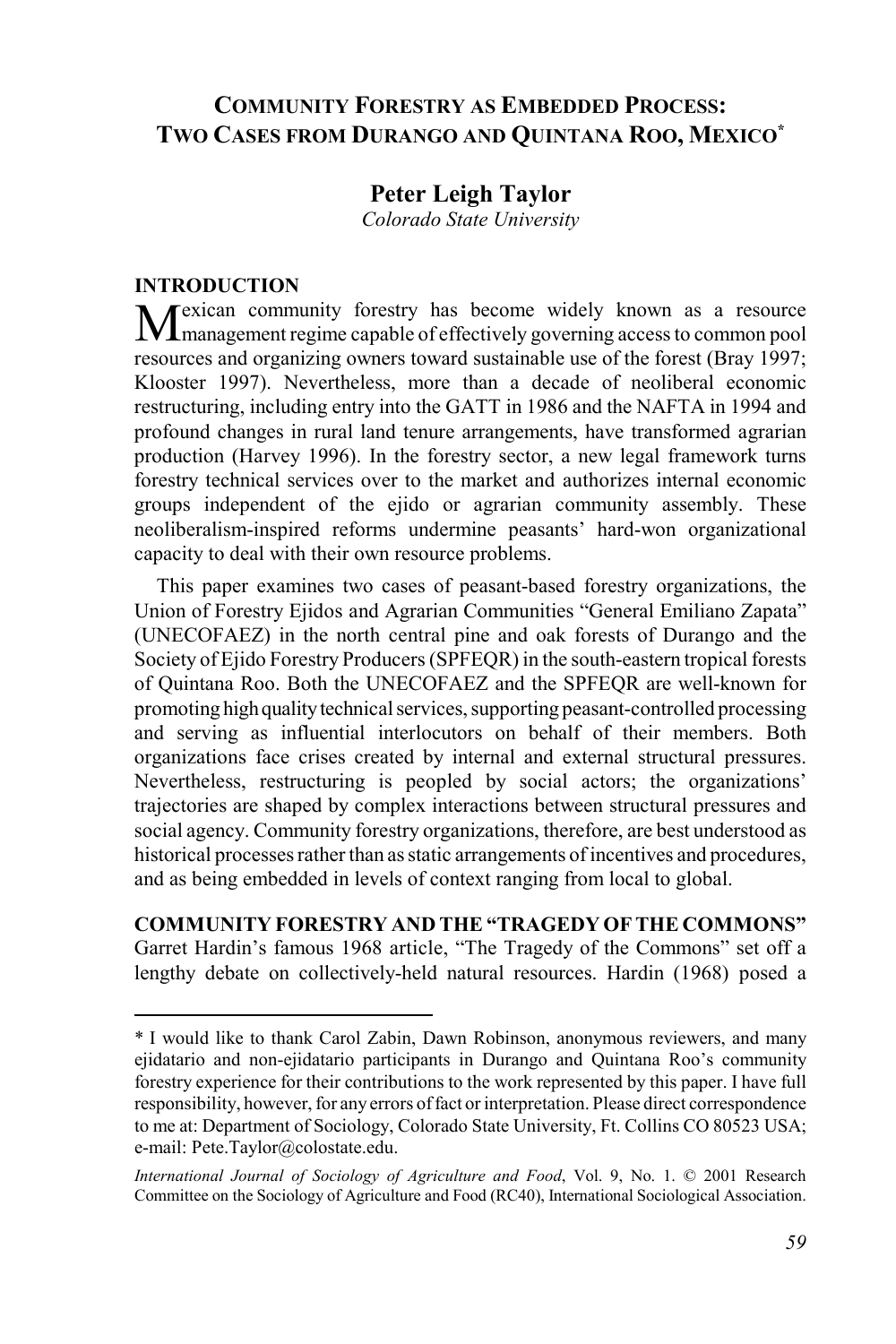hypothetical scenario in which rational calculation led animal herders to destroy their common pasture rather than cooperate to avoid overgrazing because the utility of adding an extra animal was appropriated individually while the ecological burden was distributed collectively. Privatization proponents (see Alchian and Demsetz 1973) drew on Hardin's individualistic model to claim that rational individuals cannot cooperate to achieve rational collective outcomes.

However, critics of tragedy arguments such as Wade (1987) pointed out that the tragedy scenario assumes that participants can only choose once what behavior to engage in and that they cannot learn from experience that collective management of resources can work in their favor. Other critics have observed that Hardin's approach assumes that collectively-held resources necessarily involve open access. On the contrary, researchers have identified many common pool resource regimes operating among communities of beneficiaries, limiting non-owner access and governing use among co-owners (Feeny, Berkes, McCay, and Acheson 1990).

One of the most influential critiques of Hardin's Tragedy is the "institutional choice" perspective pioneered by Elinor Ostrom **(**1990). According to Ostrom, individuals may develop successful common pool resource regimes when they share a common understanding of their situation and strategies for change, they value the benefits from collective activity relative to its costs, and they constitute a relatively well-defined and stable group (1990:90, 211; 1999:4–7). The institutional choice perspective's focus on internal design principles is highly useful for understanding and predicting the individual's investment in rural change (McCay and Jones 1997).

Nevertheless, common property scholars now suggest more fully engaging the dimensions across which management regimes operate. McKean (1997) advocates moving "outside" to complement the institutional choice perspective's "inside" focus on specifying the institutional arrangements of successful management. Others draw on economic sociology's notion of "embeddedness" to place property regimes in historical contexts of external and internal social relations (McCay and Jentoft 1998). Fortmann and Roe (1993) argue that community boundaries are often ambiguous or based on diverse class, religious, ethnic and other characteristics which give members different, often contradictory, relations to forest benefits. Klooster (1997) recommends that common property theory "sally forth out of the institutional details of organization and excessively parsimonious models of rational choice" to focus on external and internal social contexts of struggle within forest communities (1997:310–311).

This study is based on qualitative research during seven visits to Mexico over a three year period. Field research<sup>1</sup> included observation and over eighty interviews in forestry communities and organizations. Below, I move back and forth between discussing the political economy in which Mexican community forestry is embedded and the case studies of its changing social institutional framework. Mexican community forestry is an exemplar of common pool resource regimes

<sup>1.</sup> Much of the Quintana Roo analysis draws on research presented in Taylor and Zabin (2000).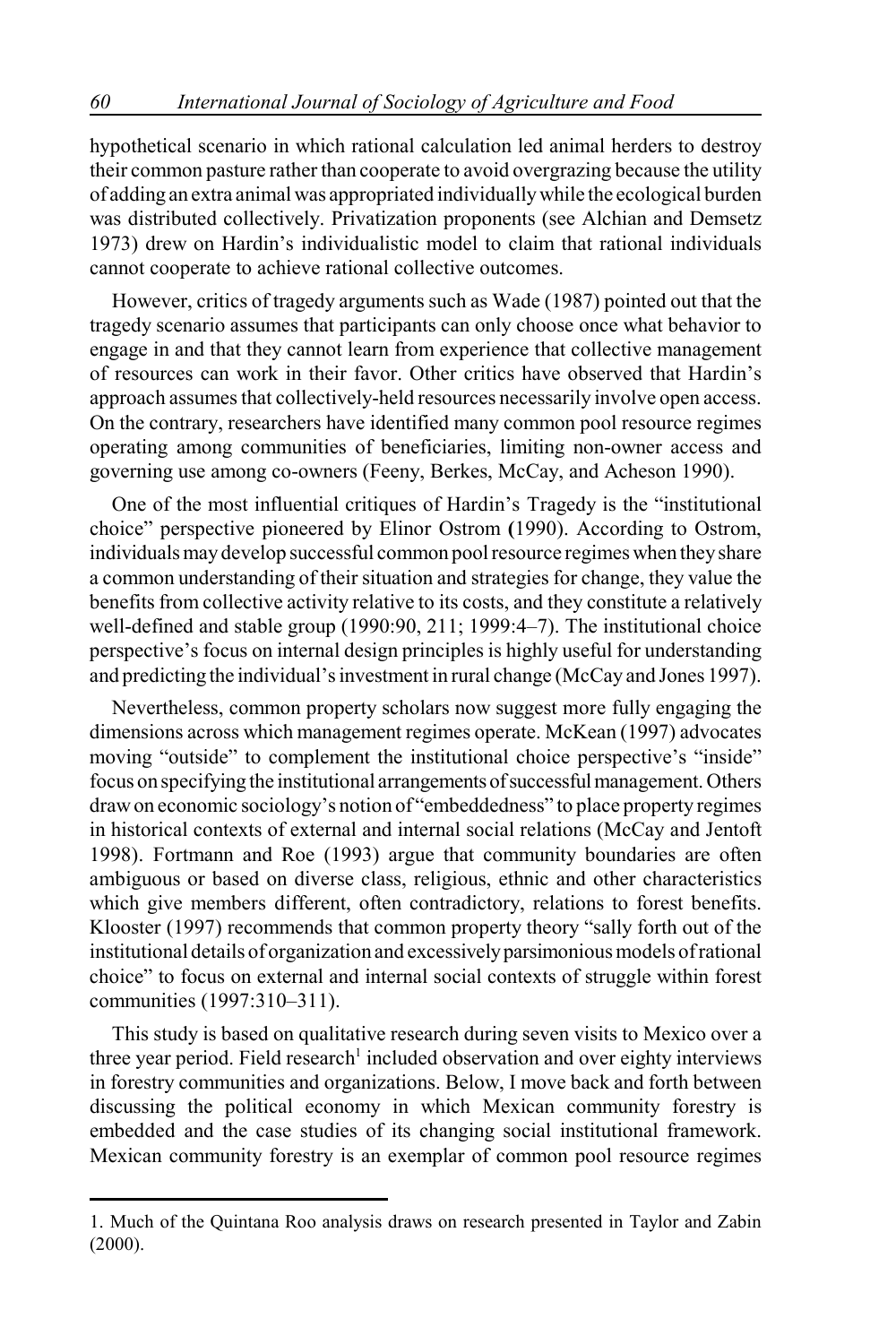(Richards 1997). About 80 percent of its forests are owned collectively by ejidos and agrarian communities.<sup>2</sup> In 1992 organized communities were responsible for 40 percent of total timber production and 15 percent of industrial wood products. Today, Mexican community forestry organizations are among the world's vanguard (Bray 1997). As "nested enterprises" (Ostrom 1999:7), such secondary level forestry organizations have institutional characteristics similar to those of communities pursuing sustainable common pool resource use.

This study approaches the UNECOFAEZ and the SPFEQR as "embedded processes." Peasant-based organizations, once the linchpin of Mexican community forestry, are now being undermined directly and indirectly by a new legal framework. Unprecedented combinations of communally organized forestry and smaller local associations are emerging. New actors with diverse interests exert influence over forestry at different levels. Both the UNECOFAEZ and the SPFEQR are pushed by internal and external pressures to reevaluate the arrangements which researchers find necessary for viable common pool resource management (Ostrom 1990). They are reformulating common resource objectives, reworking the way they provide benefits necessary to keep member support, and even redefining the boundaries of their respective "communities" of stakeholders.

### **THE EMERGENCE OF MEXICAN PEASANT FORESTRY AS EMBEDDED PROCESS**

Mexico's fifty-five million hectares of temperate and tropical forest comprise about 25 percent of its territory. Durango has some 10 percent of the forested area, with 5.5 million hectares of mostly pine and oak forest (see Figure 1). Quintana Roo contains about 6 percent of forests, with 3.7 million hectares of tropical forest (SEMARNAP 1996). Mexico's forests are the world's fourth most important genetic reserve (Téllez Kuenzler 1994:75–76) and provide carbon fixing, micro climate regulation, and hydrological watershed protection services (Merino and Alatorre 1997). Though the forestry sector contributes only about 0.4 percent of GNP (Téllez Kuenzler 1994:24), forests are home to 17 million of Mexico's poorest indigenous and mestizo peasants (Merino Pérez 1997:141). These forest dwellers' economic needs have an important impact on the health of the forest. Deforestation occurs at a rate as high as 700–800,000 ha./year (Chapela 1997), with rural povertyinduced forest conversion to agriculture and animal-raising the major factors.

Despite being legal owners, Mexico's peasants have struggled for genuine control of their resources. Historically, Mexico's forestry sector has been dominated by concessionaire firms which have received exclusive exploitation rights to forests in a given region (Bray 1997). In Durango, the parastatal PROFORMEX (Productores Forestales Mexicanos) won concession to 2.5 million hectares of pine and oak forest. In Quintana Roo, the parastatal MIQRO (Maderas Industriales de

<sup>2.</sup> *Ejidos* are communities formed by twenty or more ejidatarios who together work land granted by the State. *Comunidades agrarias* have similar collective tenure characteristics, but have roots in land claims dating as far back as the colonial period. Together, ejidos and agrarian communities account for 48 percent of Mexico's land surface (Cabarle, Chapela, and Madrid, 1997:20).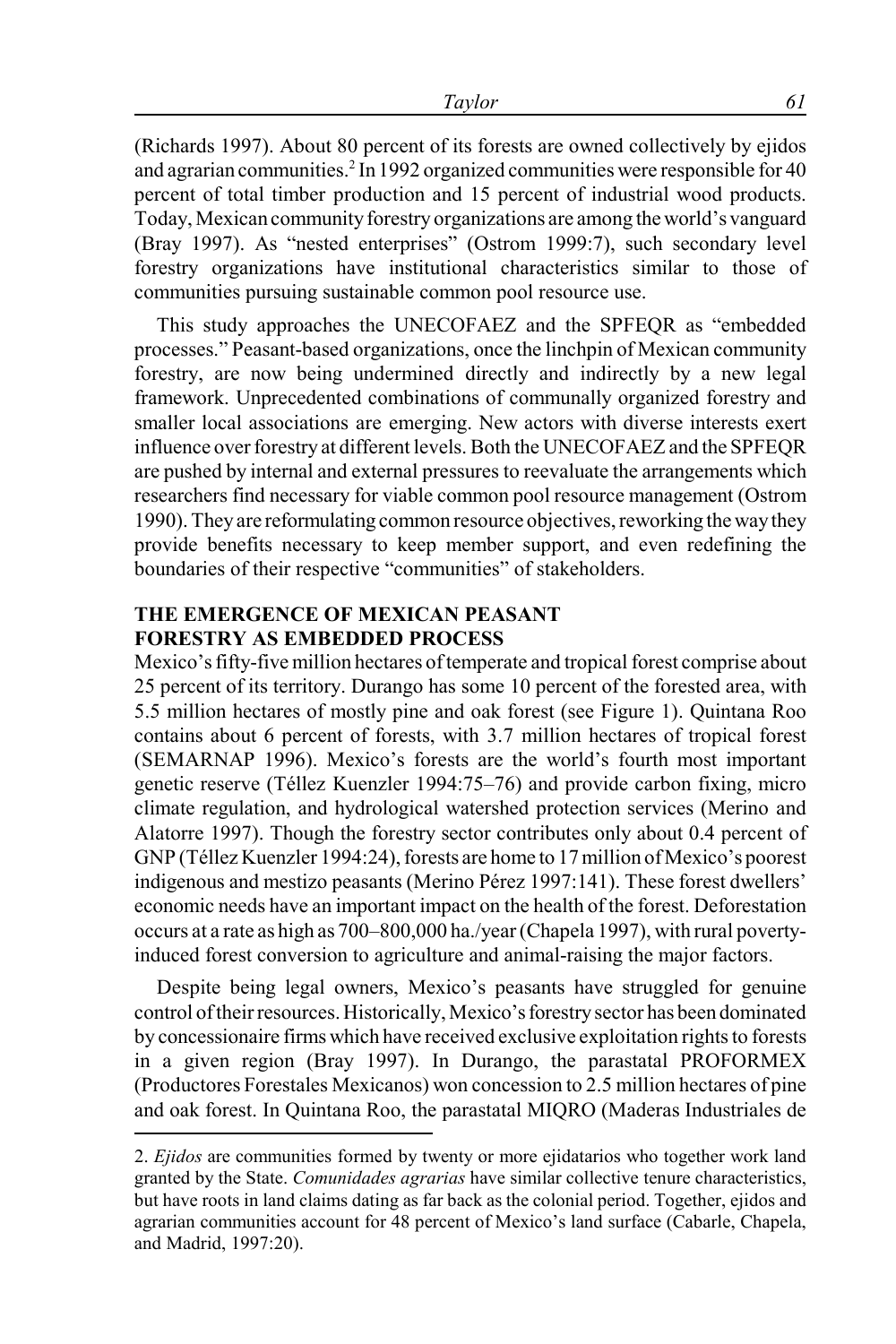

ESTADOS UNIDOS MEXICANOS DIVISION ESTATAL, 1991

**Figure 1.** United States of Mexico, by state *Source*: INEGI (1994: ix)

Quintana Roo) was conceded 550,000 hectares of tropical forest containing precious species such as mahogany and Spanish cedar. Required to provide roads, schools, clinics, and waged jobs, concessionaires established the basic infrastructure of Mexican forestry. Their critics, nevertheless, observed that inefficiency, corruption and poor silviculture encouraged them to mine the forests (Argüelles Suárez and Armijo Canto 1995:3). Timber represented practically no income for the peasant as the parastatals paid only a minimal stumpage fee (Galletti 1992).

During the early seventies, seven ejidos and agrarian communities in northwestern Durango began opposing PROFORMEX. In Quintana Roo, the first peasant protest against MIQRO began in the mid-sixties in two ejidos (Merino and Alatorre 1997). Incipient peasant resistance throughout Mexico to the concession system (see Zabin 1998) began to find support from federal governments seeking collaboration with their agrarian policies (Galletti 1994; Fox and Gordillo 1991). This collaboration drew on the peasant movement's "change in terrain" *(cambio de terreno*) from its historic demand for land to the appropriation of the production process (Bartra 1991). In many sectors, organized peasants began obtaining capital and equipment, forming technical teams and assuming control over production, processing and commercialization (Bray 1997).

Just as the parastatal concessionaires' failings were becoming less acceptable to policymakers beginning a neoliberal turn, peasants were arguing that they could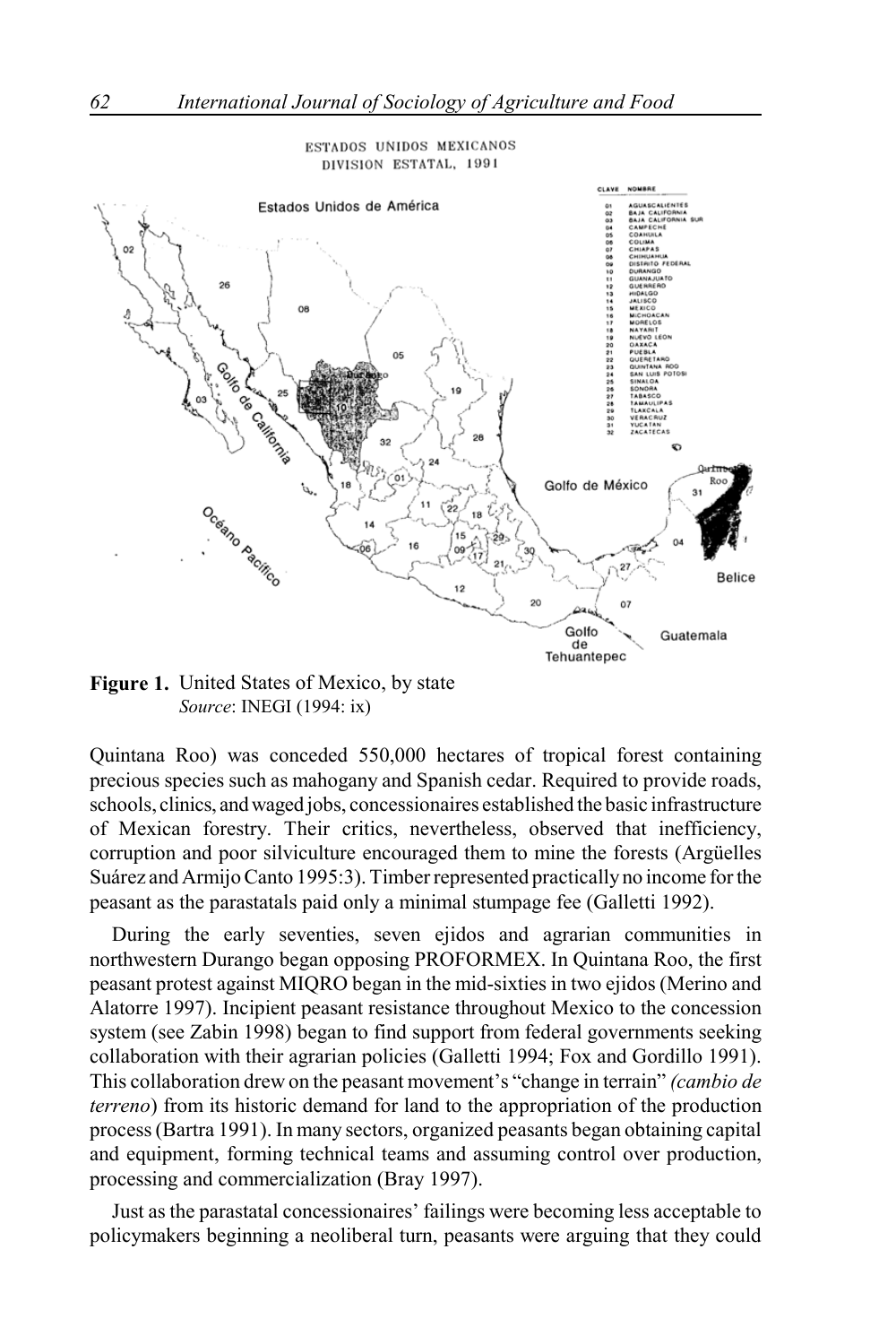organize forestry more fairly, efficiently, and in an ecologically sound fashion. Officials and peasant forestry organizations negotiated to give peasants more responsibility for their own technical support, extraction, processing and marketing. In 1986, a new Forestry Law ended the concessions, removed technical services from the parastatals' direct control and allowed communities to arrange for their own services and marketing (Merino Pérez 1997).

The year 1986 was the apex of Mexican community forestry and a turning point for the worse as it marked both the new Forestry Law and Mexico's entry into the GATT. The North American Free Trade Agreement's implementation in 1994 culminated over a decade of shift toward laissez-faire economic policies. Though the forestry sector's transformation cannot be entirely attributed to this new policy environment, neoliberalism has had an important impact. To promote Mexico's integration into the global economy, Article 27 of the Constitution was modified in 1992. This and related legal reform not only ended more than 70 years of land redistribution, but changed how collectively owned resources in Mexico's rural sector can be used. Ejido assemblies could vote to divide communal property into individual parcels which could be purchased, sold, rented or used as collateral (Harvey 1996). Most relevant to the peasant forestry organizations discussed here, the reforms led to the reorganization of technical services and facilitated new local organizational forms.

### **CASE STUDIES: THE UNECOFAEZ AND THE SPFEQR**

The UNECOFAEZ is widely viewed as one of Mexico's most successful community forestry organizations (Chapela 1994). The UNECOFAEZ in 1999 encompassed fifty-eight ejidos and agrarian communities distributed over nearly a million hectares in northwest Durango. The Union lies at the center of a decentralized matrix of organizations, including a plywood factory, machine tool shop, five independent forestry technical service units, a plant nursery, a credit union, an agrarian input store, seven road improvement committees, and a training center. The Union also represents members' interests before official agencies and shapes state timber prices by publishing production costs.

The SPFEQR is another of Mexico's most prominent community forestry organizations (Bray 1997). In 1997 the Society represented ten ejidos with 110,000 hectares of commercial forest, representing the state's richest precious timber stands. The Society provides technical services through its Forestry Technical Department and sponsors a saw-sharpening workshop and a Wildlife project. The SPFEQR represents members' interests externally and helps resolve social and political issues within its ejidos. The SPFEQR has also become a go-between (*gestor*) for externally-funded projects.

Though they are secondary level "nested organizations," these two peasant-based forestry organizations established structures which resemble those of successful community-level common pool resource management regimes (Ostrom 1999). Both organized relatively stable groups of participants with a common interest and helped them define collective objectives. Both managed to respond credibly to members' resource management needs. Both organizations served as political instruments,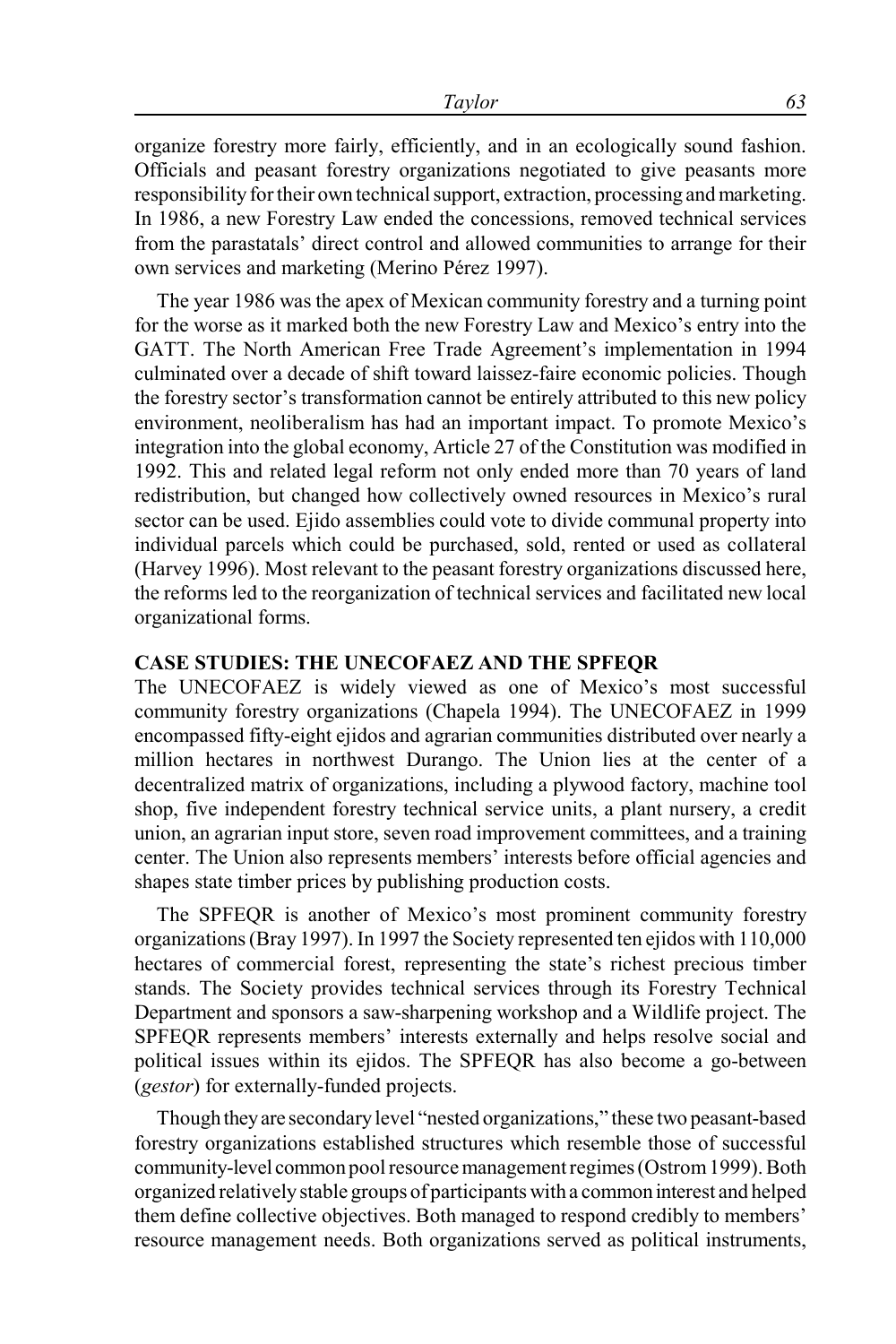albeit at a federation level, for the definition of viable "communities" of stakeholders in sustainable forestry.

Nevertheless, the Union and the Society are not finished organizations with essentially static arrangements for individuals' participation in collective resource management. Rather, they are best seen as "embedded processes" in which changing external and internal conditions introduce opportunities for action as well as impose limitations. Below, I compare how the two organizations face three sets of organizational problems as the changing policy and legal framework of Mexican forestry simultaneously weakens their capacity to do this organizational work. First, their collective objectives have been subject to change. Second, both the UNECOFAEZ and the SPFEQR have been pushed to restructure to continue providing the benefits necessary to ensure their members' support. Third, both have become involved in redefining the communities of stakeholders involved in their project of sustainable forest management. Both organizations' responses to these problems occur in the context of internal crises of legitimacy.

#### **DEFINING THE COLLECTIVE OBJECTIVE**

Ostrom writes that successful common pool resource regimes tend to rest on a consensual understanding of the collective resource situation and what needs to be done (1999:4; 1990:211). Both the UNECOFAEZ and the SPFEQR began with a similar problem: members' forests were being mined, with little local benefit. Yet while the objectives of peasant mobilization in both regions were initially similar, in Durango, a grassroots political movement underwent a difficult transition to an organization in which competing social and business objectives introduce growing distance from its original peasant constituency. In Quintana Roo, a largely top-down initial process gave rise to a more broadly-based organization.

### **The UNECOFAEZ: Change in Terrain, Change in Objectives**

For the first 15 years of its existence, the Union was primarily a grassroots political organization which defended communities' right to develop their own forest resources. Over the direct opposition of PROFORMEX and its allies, twenty ejidos and agrarian communities legally founded the Union in 1976 and obtained official permission to begin their own harvesting and milling. Though not all of the members' local economies relied heavily on forest-derived income, the Union helped define a collective objective to obtain direct peasant control over forestry, large or small.

Though the Union's most important support lay in the countryside, it also drew on support from allies in the federal government, including a Sub-secretary of Forestry who personally promoted community forestry in Durango. It also had support from some of PROFORMEX's own foresters. In an interview, one longtime forester recalled that he and his colleagues had realized that "there was a contradiction between PROFORMEX's economic objectives and ours. It wanted more volume. We looked for good management, environmental protection."

Though the 1986 Forestry Law had ended the concessions, PROFORMEX controlled forestry paperwork. The Union, now expanded to forty-four ejidos and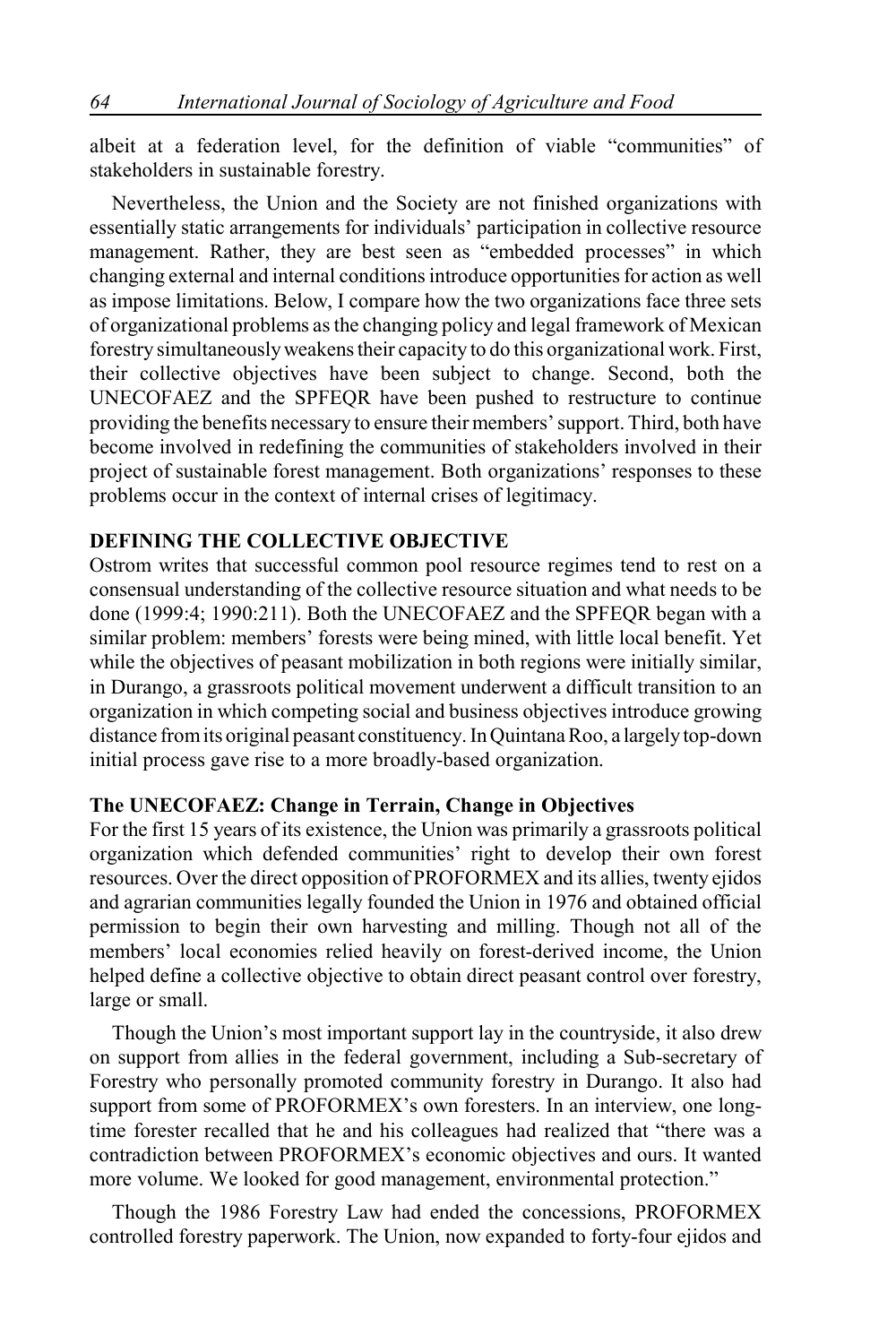agrarian communities, organized a series of roadblocks in 1987 to demand peasant control of the documentation. A tense standoff ended with minimal violence when the Agricultural Secretary reluctantly handed over the documentation. By 1989, PROFORMEX was effectively paralyzed.

In 1990, over the strong opposition of the state governor and local timber industrialists, the Union won the right to lease and then purchase PROFORMEX's plywood factory on behalf of its members. In 1999, the plywood factory had forty share-owning ejidos and agrarian communities and its manager and many of its employees were recruited from Union members.

Although the Union helped create space for members to develop their own resources and established a material base upon which to build, acquiring the plywood factory implied an important shift in the collective problem addressed by the Union. The Union embarked on a transition to an industrial producer which focuses much of its energy on its productive activities. Chapela (1994) notes that the Union's interests as a timber buyer now potentially conflicted with members' interests as sellers.

#### **The SPFEQR: Focusing on Forestry Services**

Like the UNECOFAEZ, the SPFEQR's organizers defined their collective objective as helping peasants gain control over their forests. Yet the Society was originally neither a principally grassroots peasant organization nor an instrument of political struggle, though it drew on resistance to MIQRO and the new spaces opened by the peasant movement's "change in terrain." However, despite a relatively top-down origin, the SPFEQR's continuing focus on supporting ejido-level production kept it close to its original service objective.

Argüelles and Armijo (1995) report that by the end of its concession, MIQRO extracted 400,000 m3 of precious timber, mainly mahogany and cedar. MIQRO's harvests (combined with federal government-subsidized colonization programs) resulted in the loss of half the original forest cover of the concession area. Nevertheless, the end of MIQRO's concession came less as the result of organized grassroots resistance than from an unusual configuration of higher level political forces.

By the early eighties, MIQRO enjoyed relatively less official support than PROFORMEX in Durango. In addition to inefficiency, corruption and resource mining similar to that in Durango, MIQRO failed to diversify production. It harvested 99 percent of its authorized volumes of precious species and only 4 percent of authorized volumes of other species (Galletti 1992). These problems, the growing neoliberal policy shift and mounting pressures from a production-oriented peasant movement elsewhere in Mexico led to MIQRO's concession not being renewed when it expired in 1982. Instead, a community-based alternative, the Forestry Pilot Plan (PPF), was created.

The PPF was made possible by an unusual coalition of the federal Forestry Subsecretariat, the state government, ejidatarios and the German Agency for Technical Cooperation (GTZ). The PPF aimed to "replace the traditional police role of the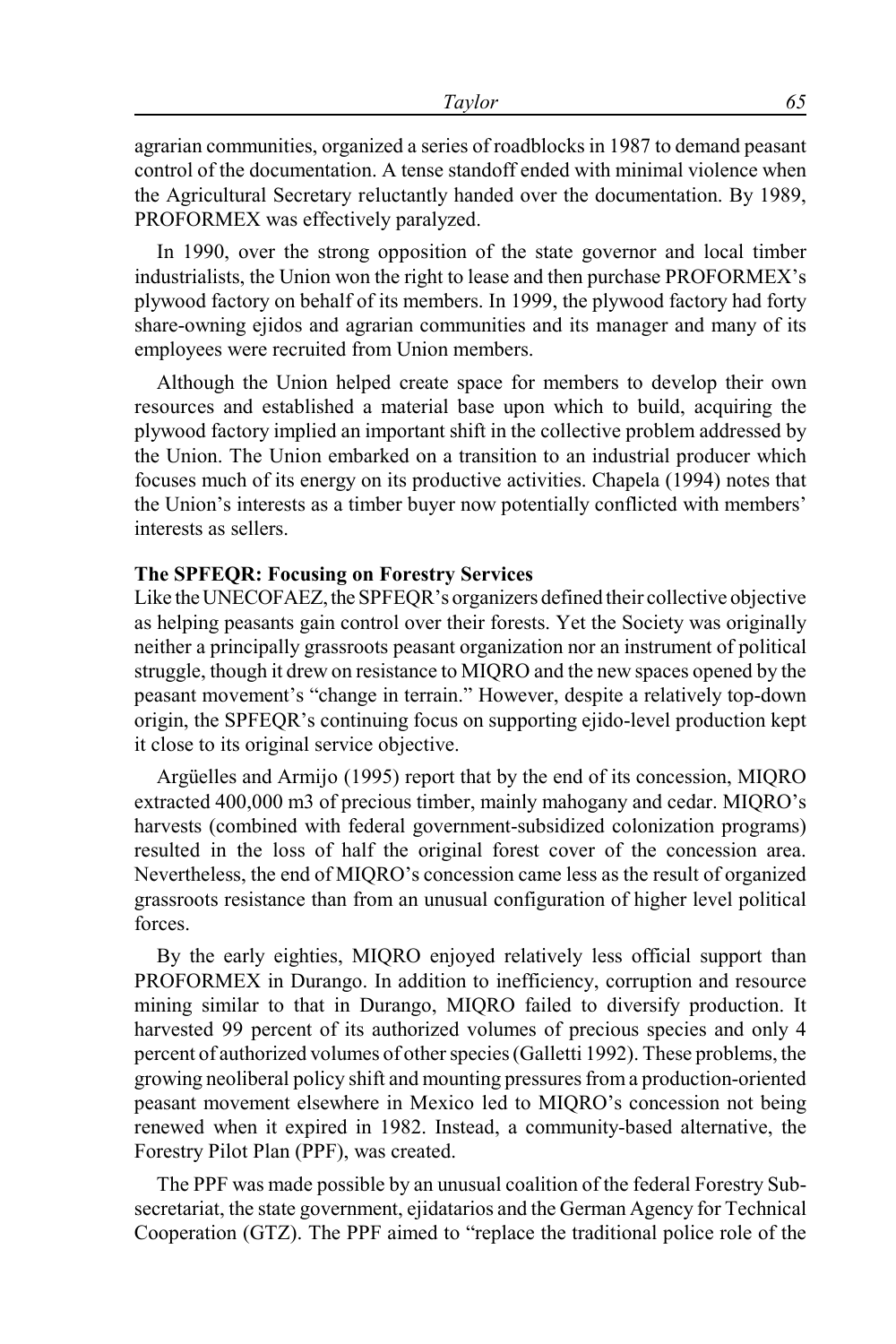forestry department with one that stimulated and promoted development" (Galletti 1994:160). A forestry technical team was organized in 1983, subsidized by the federal Agricultural Ministry but enjoying operational autonomy. The PPF foresters' promotion of local timber extraction was facilitated by a rise in the first year of the price ejidatarios received from \$800/m3 to \$19,000 m3 (Argüelles Suárez and Armijo Canto 1995:35). Ejidatarios participated in delimiting Permanent Forest Areas in their own communities, an innovation which recognized the seriousness of poverty-driven land use change and countered the notion that forests were empty, unused lands. Eventually, over 500,000 hectares in more than fifty ejidos would be reserved for forestry activities (Galletti, Rosales Salazar, and Argüelles 1997:10).

The Forestry Pilot Plan did not at first include intermediate-level forestry organizations but explicitly maintained the autonomy of each ejido (Galletti 1994:160). However, the ejidatarios needed a united marketing front relative to MIQRO, still one of the region's most important timber buyers. PPF participants also feared that the program might not survive a change in state government. In 1986, the PPF's ejidos established the SPFEQR in the south and the Organization of Forestry Ejido Producers of the Maya Zone in the central region. As Argüelles and Armijo remark, these secondary level ejido federations, or forestry civil societies, provided a way to survive the usual six year nature of most projects in Mexico. In 1987, the societies established their political credibility by blocking a new state government's attempt to again require ejidos to sell to MIQRO (Argüelles Suárez and Armijo Canto 1995:44–46). Though strictly speaking the PPF today no longer exists, its technical and organizational principles still coordinate forestry in the SPFEQR's ejidos.

By contrast with the UNECOFAEZ, the SPFEQR never developed its own income generating production activity. Rather, it retained its objective of providing technical support for ejido-organized forestry production. It assumed increasing importance as a conduit for external assistance from national sources such as the Agricultural Ministry, and international ones, such as the GTZ. Despite the topdown nature of its origin and its continuing dependence on external institutions, the SPFEQR's objectives have, therefore, remained relatively closer to its peasant constituency than those of the UNECOFAEZ.

#### **DELIVERING THE GOODS: RESPONDING TO MEMBERS' RESOURCE MANAGEMENT NEEDS**

Ostrom writes of the importance of "low discount rates" for successful common pool resource organizations – that is, benefits must justify participation costs (1999:4; 1990:211). Peasant organizations such as the UNECOFAEZ and the SPFEQR are often described as rural democratic and ecological movements. Fox and Gordillo argue that the "change in terrain" toward production has led toward more democratic, "horizontal" peasant organizations (1991:69, 70). Toledo sees organizations such as the UNECOFAEZ and the SPFEQR as part of "a new ecological movement of indigenous and peasant peoples" (quoted in Bray 1997:7). While such organizations may have significant democratic elements, Hellman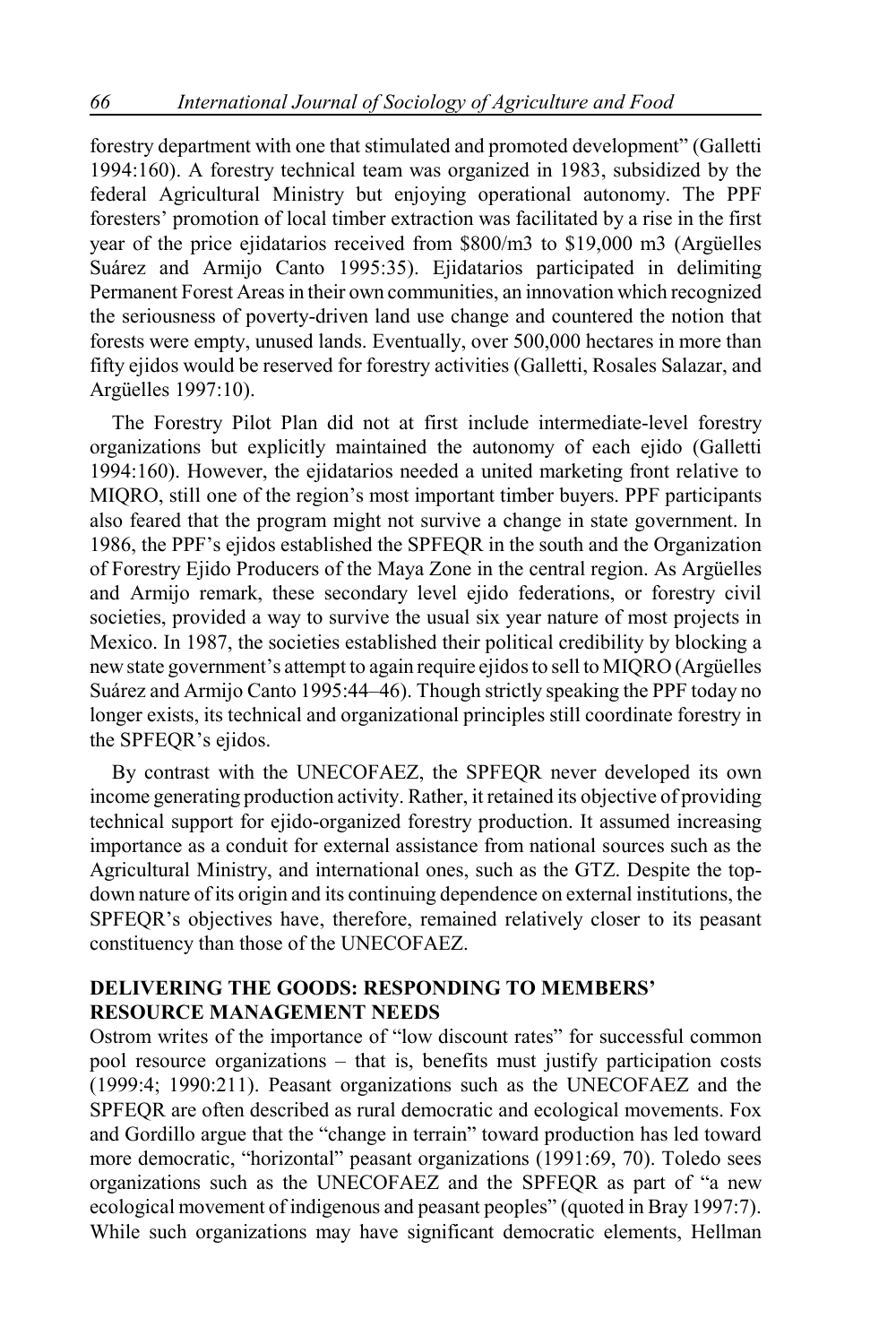(1994) argues that the more successful peasant organizations are not those which prioritize internal democracy, but those which provide concrete benefits to members. Bray cautions that though community forestry organizations may genuinely adopt an environmental discourse, they pursue sustainable exploitation for its economic benefits (1997:8).

One of the most important of the UNECOFAEZ and the SPFEQR's benefits is provision of forestry technical services. Foresters develop resource management plans, negotiate harvest permits on the peasants' behalf, mark trees for authorized cutting and help combat forest disease and fire. Moreover, as technicians work closely with peasants and carry information about the forestry organizations' activities, they help generate solidarity between members and their organizations. Technical services, then, represent crucial community-level organizing instruments. Unfortunately, Mexico's recent forestry laws undermine intermediate level peasant forestry organizations' capacity to deliver services directly to members.

#### **The New Forestry Laws and the Reorganization of Technical Services**

Soon after the 1986 Forestry Law was passed, private sector opponents began pressuring to roll back peasant control over forestry (Wexler and Bray 1996). By the early 1990s, neoliberal-leaning federal policymakers began "modernizing" the sector. A new Forestry Law accompanied the economic liberalism-inspired reform of Article 27 (Chapela 1997). It and a subsequent law eliminated "excessive" state intervention, promoting private investment and creating free products and services markets (Wexler and Bray 1996). They reduced harvest documentation to a permit and a hammermark on authorized trees, eliminated the regional forestry service providers and allowed communities to hire any certified forestry engineer (Cabarle, et al. 1997). Critics point out that the technical services market promotes a quality decline by encouraging cheaper bids offering only the provision of harvest permits (Merino and Alatorre 1997).

### **UNECOFAEZ: Indirect Facilitation of Technical Services**

Mexican community forestry organizations usually directly provide members with technical services (see Merino and Alatorre 1997). Peasant control of services helps prevent power abuses. Employee foresters usually provide their employers with broader organizational support. The UNECOFAEZ, nevertheless, does not directly provide technical services. When services were separated from PROFORMEX, federal authorities organized them into independent Forestry Administration Units (UAFs). The Union, nonetheless, coordinates closely with two UAFs based in Santiago Papasquiaro. Besides their technical work, these UAFs assist the Union with planning and institutional networking. As numerous interviewees put it, the two UAFs also serve as the "eyes and ears of the Union" among members. Union leaders lack the resources to visit widely-dispersed communities frequently. UAF staff travel regularly to the most isolated villages, generating solidarity with the Union by explaining its activities and answering questions. One technician remarked that where UAFs coordinate less with the Union, ejidatarios "think the Union isn't necessary anymore and so don't come to meetings and don't pay their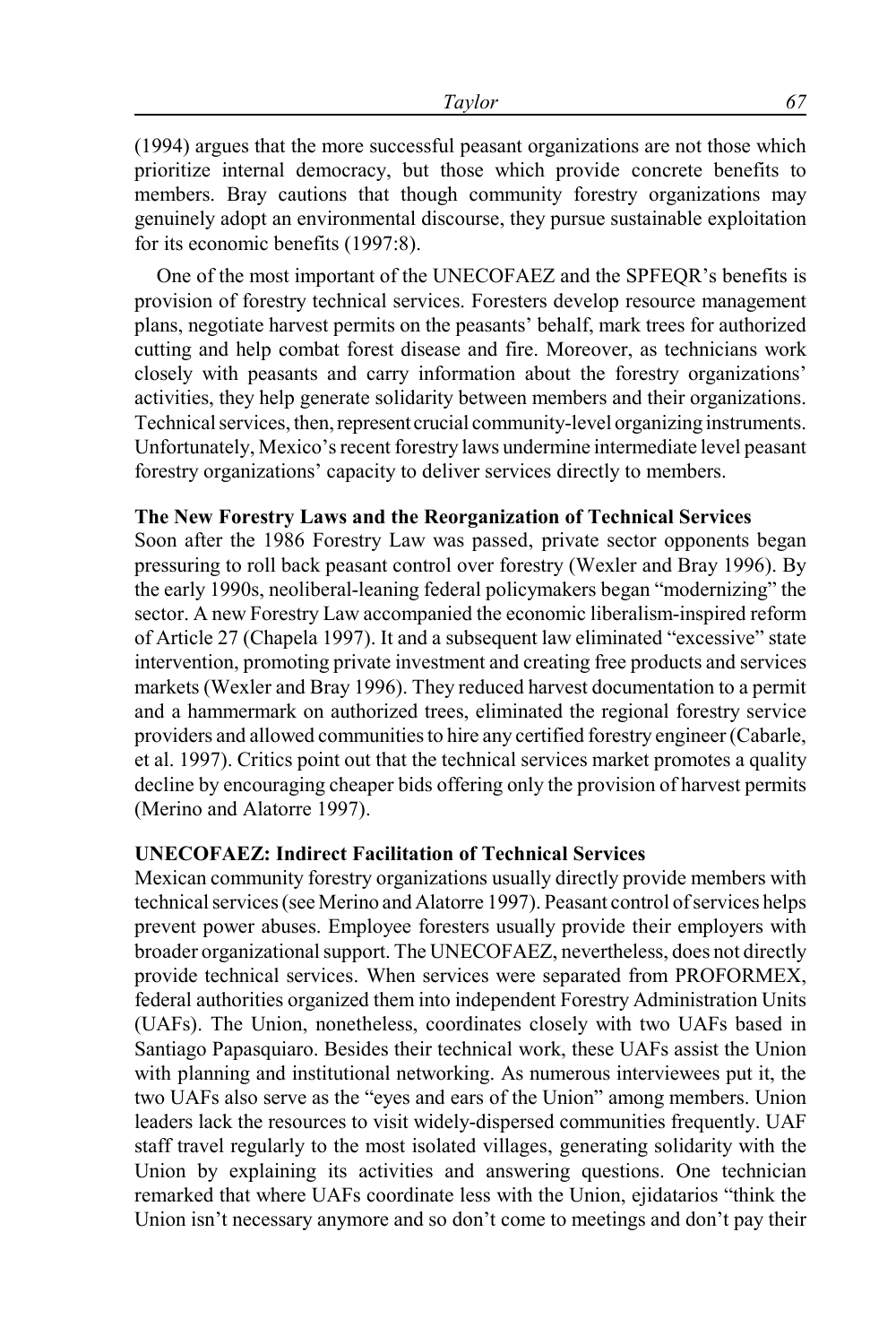quotas." Another peasant interviewee remarked that "when the Union becomes distanced, the power of the [timber] industrialists increases."

Post 1992 forestry laws placed the UAFs in chronic financial crisis as they now compete with technicians who offer only permit paperwork. UAF competitiveness is further undermined as declining volumes of large diameter timber obligate staff to reduce authorized harvests. The Union supports these UAFs by helping persuade members not to opt for lower-quality services and helps obtain external resources. For example, the Union received in 1997 US\$45,000 from the Ministry of the Environment to support UAF technical programs. As one forestry staffer explained, "The Union has the ability to request outside funds. We need good relations with the Union. The government wouldn't give it directly to us. They want to deal with peasants." With Union support, the UAFs have kept most of their clients, though they have drastically cut costs, halving their staffs and curtailing fieldwork.

Thus, the complicating of the UAFs' technical mission by the post 1992 forestry laws weakens the Union's direct relevance to members. To continue to provide benefits necessary to keep members' support, the Union has diversified into regional development activities. With a new department of Project Management, financed by government funds, the Union has extension agents supporting agriculture, cattle-raising and other local development projects. Leaders explain that they are "taking problems off the back of government" and helping address the poverty underlying Durango's deforestation, narcotic cropping and out-migration. Yet diversification also responds to an organizational imperative to remain relevant to a diverse and largely inactive membership.

#### **SPFEQR: Direct Provision of Technical Services**

By contrast, the SPFEQR provides technical services via employee foresters. This technical team has supported sustainable harvesting while still retaining strong ejido support. In 1997, most of the SPFEQR's forestry staff were ejidatarios or sons of ejidatarios and trained ejidatarios worked as auxiliary forest technicians. Significantly, the Society's technical staff has been lowering authorized harvests as new inventories reveal lower actual mahogany populations than previously estimated. For example, one ejido's annual authorized harvest was recently reduced from 1,500 m3 to 800 m3, with proportionate reductions in benefits (Argüelles Suárez and Armijo Canto 1995:39). The ejidos' acceptance of these reductions underscores the Society's local authority and credibility. As in Durango, the SPFEQR's technical services help generate solidarity between with its ejidos. Foresters transmit information about the Society's activities and help maintain connections with members. Because technicians are Society employees, however, the link ejidatarios make between their work and the SPFEQR is more direct than in the UNECOFAEZ.

Nevertheless, the SPFEQR's technical services are in serious financial crisis. Though subsidies were available until the late 1980s, the Society is now wholly responsible for financing its technical department. Most of the cost is charged to mahogany extraction; the charge per cubic meter for mahogany is almost four times that for tropical woods, though the actual costs of services is similar (Taylor and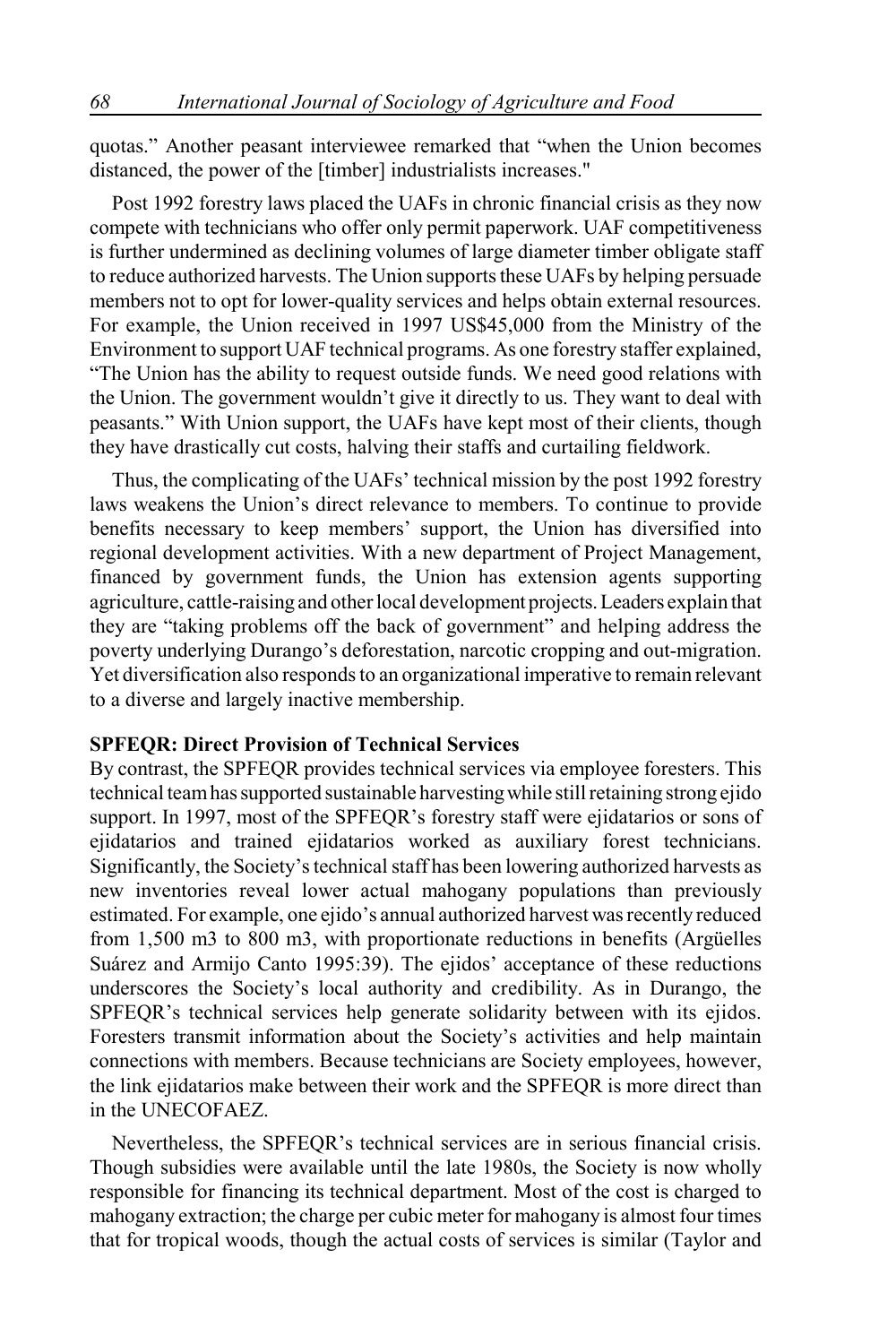Zabin 2000). Economies of scale make service financing easier in ejidos with larger Permanent Forest Areas and more mahogany. As in Durango, the Society's technical department now competes with foresters who bid low by offering only harvest permits. Competitive pressures are intensifying as declining volumes of precious timber lead staff to reduce authorized harvests. The SPFEQR has drastically cut costs, including reducing its forestry staff. It recently lost one of its two certified forestry engineers to the Ministry of Environment.

Outside advisors have urged the Society to diversify its activities to promote nontimber forest product development, including ecotourism. It could then help address the poverty underlying clandestine felling and land use change, particularly in ejidos with little precious timber. Diversification could attract external funds, stimulating local support and relieving the SPFEQR's acute organizational and financial crises. Nevertheless, the Society does not seek to diversify. Its leaders seek external support for forestry services and focus shrinking resources on more prosperous ejidos where timber generates the most revenue and political visibility. One ejidatario who had helped found the SPFEQR explained in a 1998 workshop that non-timber activities would overwhelm the Society's organizational capacity. "Diversification would be our death" he insisted.

### **INTERNAL GOVERNANCE AND THE REDEFINITION OF "COMMUNITY" FORESTRY**

Ostrom writes that common pool resource regimes are more likely to succeed if those with rights to benefit from the resources are a relatively small, stable group with well-defined boundaries (1990:90; 1999:7, 8). In Mexican community forestry, that "group" represents the people with rights to participate in managing and benefiting from the forest. For intermediate level community forestry organizations such as the UNECOFAEZ and the SPFEQR, "community" is the stakeholders who benefit from and participate legitimately in the organization's activities. Rather than constituting a stable group once and clearly defined, the UNECOFAEZ and SPFEQR's communities of stakeholders have been continually redefined as participants renegotiate internal governance. This at times conflictual negotiation over who is to control the resource-related activity and how, has been peopled by titled ejidatarios and comuneros, new groups emerging within the ejidos and agrarian communities, and an evolving set of external support agencies.

#### **The UNECOFAEZ: Centralized Leadership**

For most of its turbulent years of struggle, the UNECOFAEZ was led by two individuals elected by the delegates assembly to two consecutive three year terms each. In 1997, though a new president assumed office, decisionmaking remained concentrated in the hands of a relatively stable administrative board, with limited direct participation by ejidatarios and comuneros. Many distant communities delegate their vote to the President, ensuring a legal assembly quorum but weakening institutional controls over leaders' discretionary power.

Nevertheless, internal governance became contested after the Union acquired the plywood factory. One interviewee complained that "after they won the battle with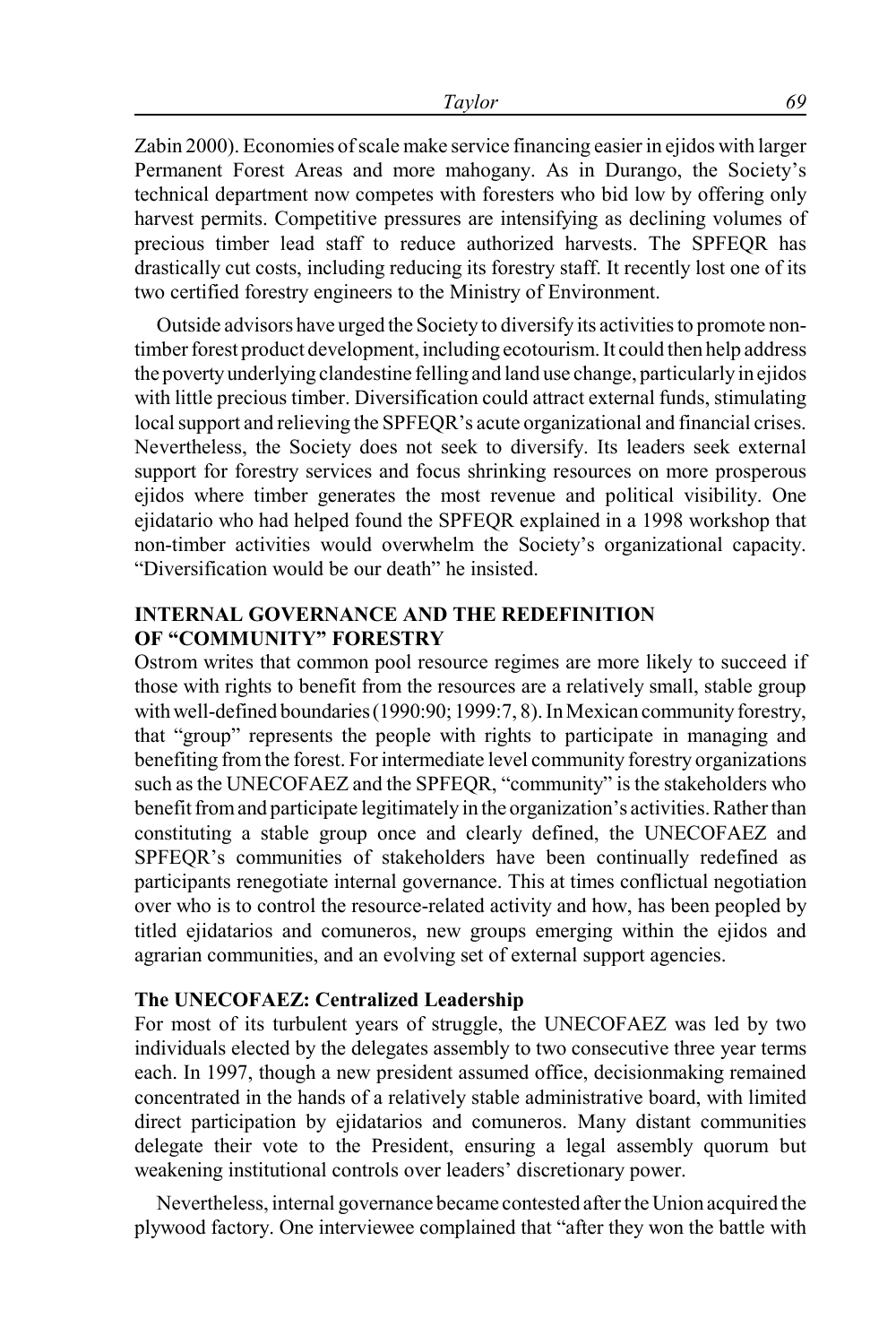PROFORMEX, the conflicts began. People wanted to seize control of the Union for their own personal benefit." For their part, dissenters have argued against reelection, called for broader participation in the Union's higher leadership and advocated linking communities' voting power to the size of their commercial timber volumes. In 1992, an internal movement to prevent the incumbent president from being re-elected failed after extensive assembly debate, when the incumbent president won with 80 percent of the vote (UNECOFAEZ 1992).

Fernandez Villegas argues that with the peasant movement's change in terrain, the "half-*caudillo agraristas*, half *compadres* with a well-established clientele, who based their power and influence on political mediation, have been displaced by a new type of leader, more apt at economic management and administration, whose influence and prestige rests on their management capacity" (1991:35). The stability of the Union's top leadership has almost certainly helped it form lasting networks with policymakers. It has also helped the Union accumulate the experience necessary to operate its income generating activities profitably. Interviewees in Mexico City and in Durango admitted that power in the Union is relatively concentrated, but characterized its elected leaders over the last fifteen years as exceptionally honest and capable individuals. The Union aims to institutionalize integrity and competence by giving new leaders experience in different activities and finding administrative spaces for past leaders.

#### **The SPFEQR: Strong Assembly**

By contrast, the SPFEQR might be said to have more participatory internal governance than the UNECOFAEZ as its general assembly of delegates exercises closer and more frequent oversight over elected leaders. Indeed, the Society's frequent turnover of leadership inhibits the capacity to effectively develop policy, administer projects and represent ejidos' interests. The Society's leadership is elected from the assembly's own ranks to one year terms and can be re-elected. In practice, the president and usually the entire administrative committee, are replaced annually, removing leaders just as they gain the experience to operate effectively.

According to interviewees, the frequent turnover stems from delegates' fear that elected leaders are susceptible to corruption. This suspicion and its results are mirrored in the ejidos themselves, where elected authorities (*comisariados*) are frequently replaced by the ejido assembly before their terms are ended. "Nobody leaves looking good" one ex-comisariado complained. Second, except for election procedures, the SPFEQR's assembly lacks a formal means to evaluate performance and if necessary impeach an incumbent leader. Ironically, a Society leader can be removed if his home ejido withdraws his status as forestry delegate. This, interviewees reported, has recently happened to two of the SPFEQR's presidents.

#### **Article 27 and Agrarian Law Reform and Work Groups**

In addition to these electoral issues, a new problem of governance and the definition of "community" was set in motion by the new Constitutional Article 27 and related Agrarian Law. Before 1992, any activity employing collective resources had to be open to all titled members and formally administered by the local assembly.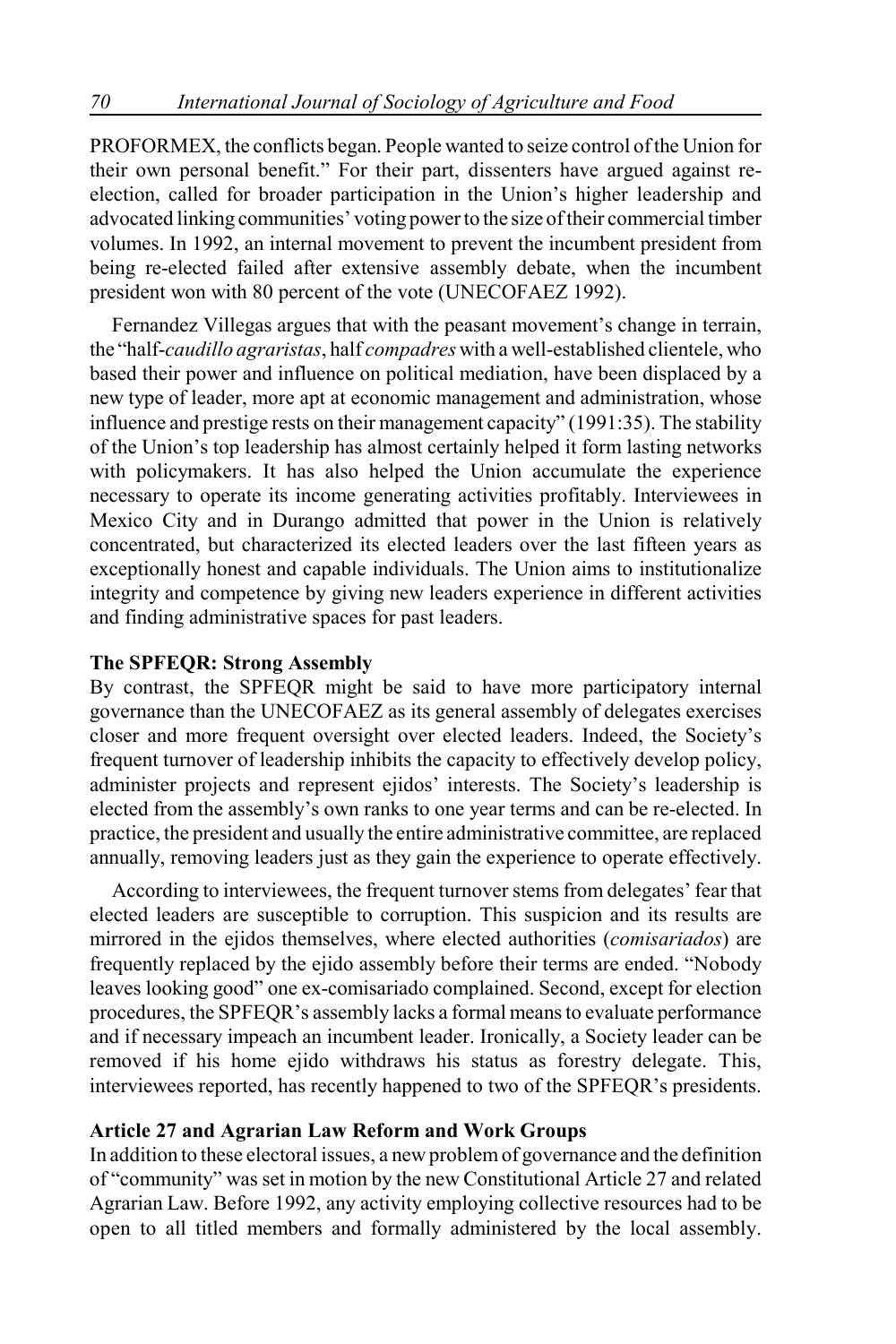Reforms permit smaller groups of peasants to carry out for-profit activities using their share of the collective resource (López Nogales and López Nogales 1999). In Durango and Quintana Roo, forestry work groups have emerged as a new way of organizing extraction and processing.<sup>3</sup> During the fieldwork periods, work groups ranging from ten to one hundred members each had formed in five communities in the UNECOFAEZ and in three in the SPFEQR. They compel the Union and the Society to rethink the composition of their communities of stakeholders and the ways in which they arrange governance.

Though facilitated by the new neoliberal legal framework, work groups also emerged from peasants' long-standing frustration with inefficiency and corruption in collectively organized forestry. With the new model, ejidatarios and comuneros form smaller groups, each allotted shares of the community's annual cut. Each selects a chief to coordinate technical services, allocate tasks, supervise harvest and negotiate sales. Profits accrue only to group participants. Interviewees asserted that smaller groups encourage more efficient, transparent operations because the comisariado no longer manages funds. Taking operational decisions out of assembly hands both broadens participation and distributes benefits more fairly than the collective system, in which some factions controlled forestry and blocked access to coveted jobs. In one Quintana Roo ejido, for example, profit distributions per member reportedly rose four-fold in the first year of group work.

Nevertheless, the groups pose several existing or potential disadvantages. Production costs can increase as economies of scale are lost. Now that forest funds no longer pass through the comisariado's hands, group chiefs find themselves assuming responsibility for members' social welfare. Vital community expenditures are often neglected. Existing collective facilities such as sawmills become more difficult to maintain and capitalize when operated by multiple groups. The cost of technical services rises, for the UAFs in Durango, and for the SPFEQR in Quintana Roo, as technicians make multiple trips to a community and become involved in the often conflictual allocation of timber volumes. Collecting technical and membership fees becomes more difficult as groups market timber and pay quotas separately. With the work groups, the social boundaries of the UNECOFAEZ and SPFEQR's communities of stakeholders are effectively being redrawn. Some participants spoke of their groups as a nascent form of representative government. Others feared they were participating in the political disintegration of the ejido and community. Though still few in number, the groups significantly challenge the formal governance structure of intermediate forestry organizations designed to serve and be controlled by undivided ejidos and communities. At a minimum, groups require that the Union and the Society deal with several local leaders rather than a single elected authority. More significantly, one community with groups in the UNECOFAEZ and another ejido with groups in the SPFEQR have demanded, thus far unsuccessfully, separate assembly delegates for each group. Both organizations

<sup>3.</sup> Though peasants have long organized in small groups for some non-timber forest production such as *chicle* (gum) extraction in Quintana Roo, interviewees in both field sites were unanimous in characterizing timber extraction in groups as a post 1992 development.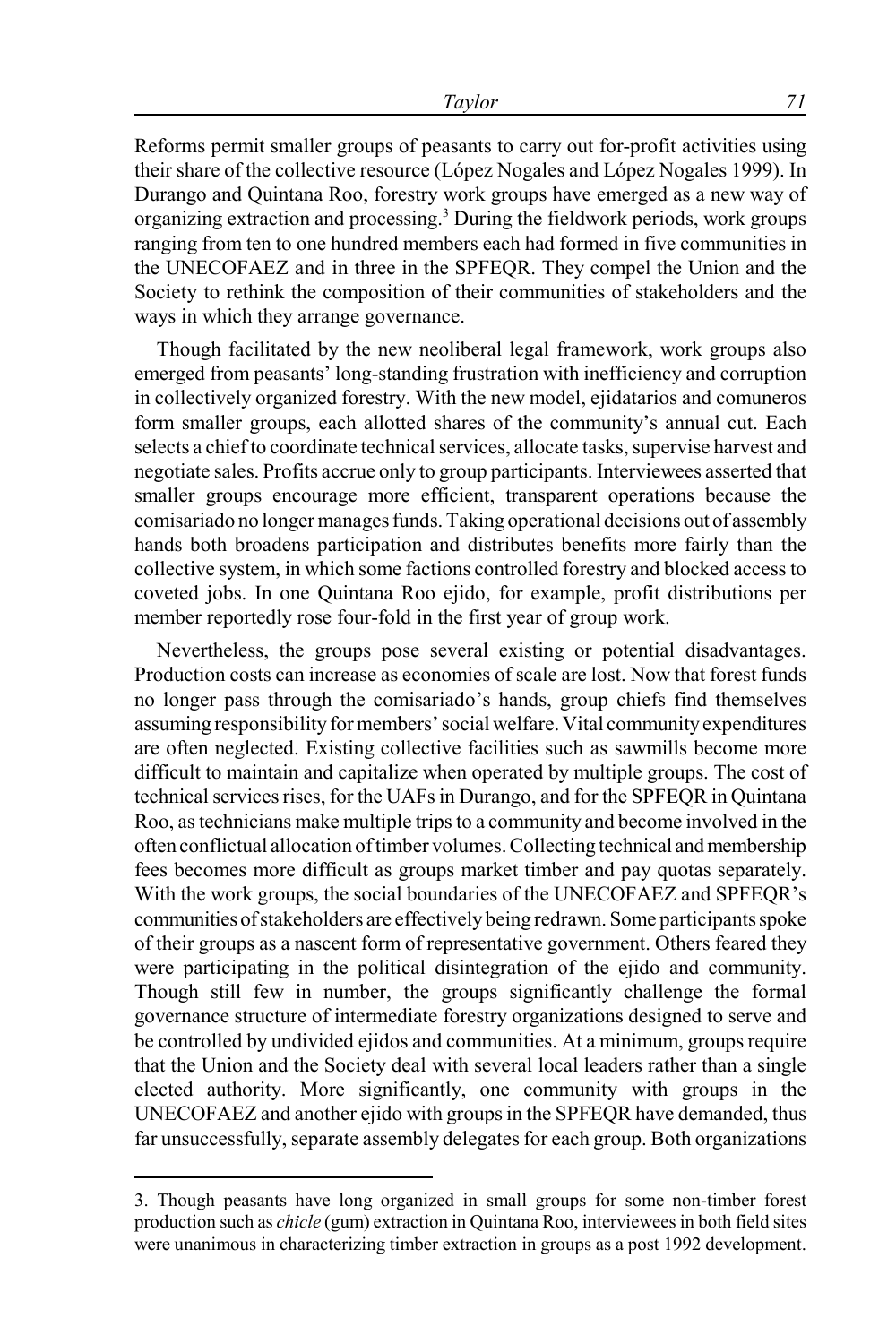are reluctant to agree as the change would drastically alter existing distributions of power in favor of ejidos and communities with groups and encourage the formation of groups for political rather than technical motives. Moreover, Union leaders and some peasant interviewees concurred that a community's internal division makes it more difficult to attract outside project funds. Another danger, some critics insist, is that the groups may encourage the parcelization of forests.<sup>4</sup>

Neither the UNECOFAEZ nor the SPFEQR directly oppose the work groups. The Union view them as a matter internal to member ejidos and communities. The SPFEQR's policy currently is to engage the groups to reinforce their generally positive goals of efficiency and professional management while minimizing their disadvantages. Nevertheless, significant tensions are emerging as both organizations struggle to incorporate this new form of participation. The phenomenon underscores that community forestry confronts a new set of pressures distinct from those of earlier years when it mainly sought to win a radical expansion of participation in forestry. Declining volumes of wide diameter pine in Durango and precious species in Quintana Roo, plus the inefficiency problems of much collectively-organized activities, mean that the economic benefits of community forestry no longer fulfil participants' expectations. Significantly, the peasants are not waiting for external solutions, but actively seek new answers to their forestry problems.

### **The Role of Outside Agencies: Donors and Stakeholders?**

Internal conflicts over internal governance and the redefinition of the communities to which the UNECOFAEZ and SPFEQR are accountable are also shaped by their ties with external support institutions. According to Bartra, such external relationships potentially compromise the autonomy of peasant-controlled organizations. Understanding "autonomy" to mean "political indefinition," he argues that when peasant organizations are dependent on national agencies, they become more subordinate to gain access to development funds (1991). Though outside government, donor and NGO institutions lack a formal role in the UNECOFAEZ and SPFEQR's internal governance, by granting technical and financial support they gain influence in management and, thereby, represent part of the organizations' communities of stakeholders (see Ostrom 1999:preface).

The UNECOFAEZ has received little international support but has relied heavily on federal funds. The Union has received assistance from federal sources such as the Ministry of Environment, the National Reforestation Program, the Secretariat of Development and Solidarity, the Ministry of Agriculture, the Bank of Mexico, and others. According to NGO interviewees in Mexico City, the UNECOFAEZ is widely identified with the ruling PRI (Institutional Revolutionary Party). Because the federal agencies supporting the Union are PRI-controlled, this perception of partisanship is unsurprising. Though the PRI still controls Durango's governorship,

<sup>4.</sup> Though formally dividing the forest is illegal, one large agrarian community in Durango has divided into eleven subcommunities called "annexes." By internal agreement, the forest plots of each annex are claimed by individual families who receive most of the profits from the "collective" resource.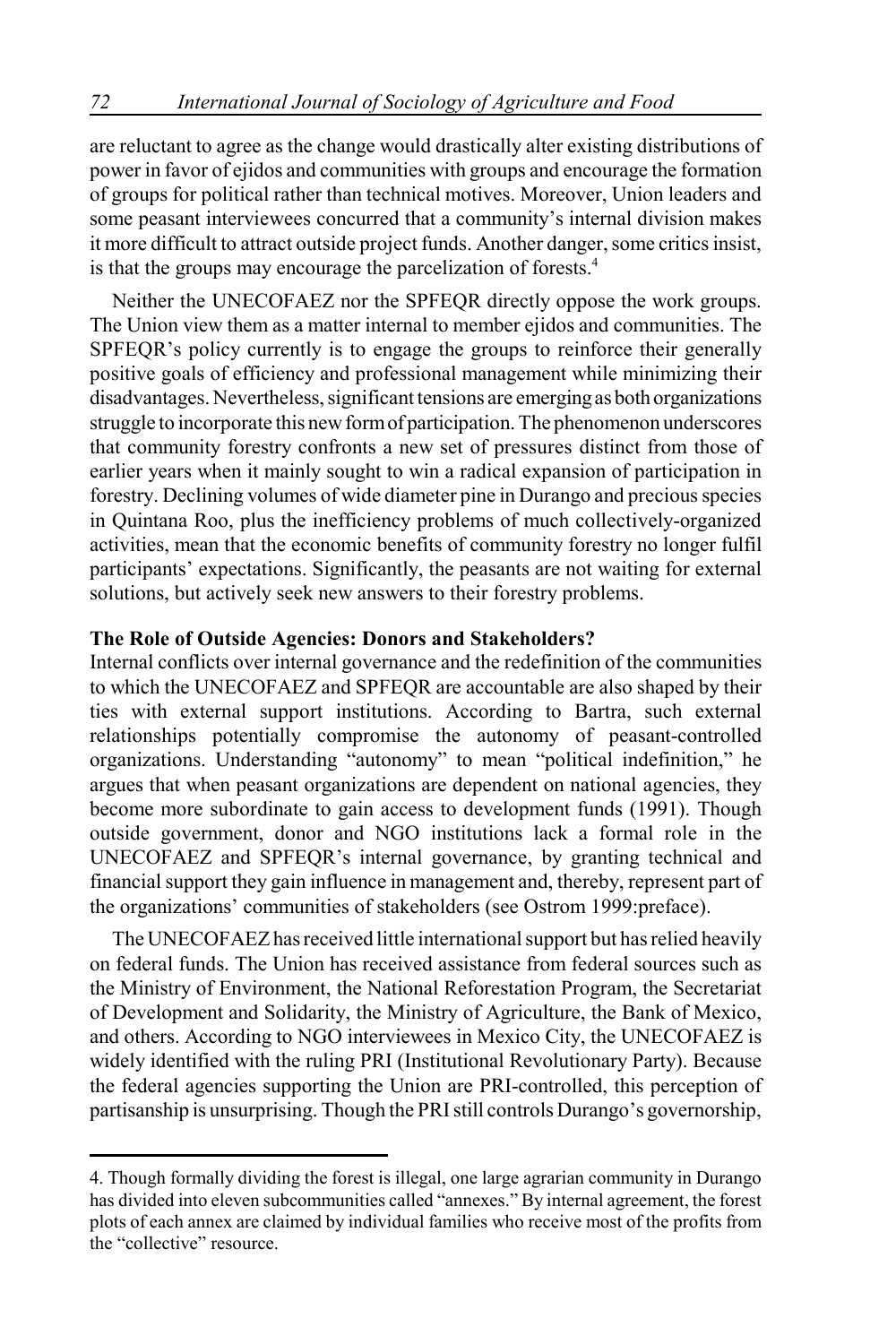the PAN (National Action Party) won the municipality of Durango in 1994 and in 1998 gained control of Santiago Papasquiaro municipality. Given the evidence of movement in Mexico toward a multiparty system, the Union may find that its identification with a single party becomes a liability both in Durango and in the nation's capital.

These party considerations aside, the Union's external ties influence its trajectory and introduce new constituencies. For example, the Bank of Mexico, Nacional Financiera and the Agricultural Ministry assisted the Union in establishing a Credit Union in 1993. Instead of exclusively serving peasants, the Credit Union's beneficiaries include urban businesspeople. The road committees organized by the Union with federal and state funds include participation by private landowners and local timber industrialists as well as peasants. The National Program of Reforestation and the Ministry of Development and Solidarity helped the Union establish its nursery, whose services are available to the public. The UNECOFAEZ agricultural and animal husbandry extension project is funded via the latter Ministry and targets not the Union's traditional peasant foresters but farmers and housewives. These activities, then, represent not only outside agency involvement in key Union services but the broadening of the community the Union serves and the range of stakeholders to which it is accountable.

External assistance to the SPFEQR, by contrast, has emphasized timber-related activities. The SPFEQR has received support from Mexican government agencies and NGOs such as the Environmental Ministry, the Ministry of Development and Solidarity, Ecosur, and the University of Quintana Roo. The Ministry of Development and Solidarity, for example, has financially supported forest inventories and the Society's involvement in timber marketing.

Unlike the UNECOFAEZ, the SPFEQR has also received significant assistance from international agencies concerned with tropical forest conservation. The GTZ long provided crucial financial and technical support to the PPF forestry societies, including the SPFEQR, by financing inventories, forestry training, and alternative timber species development. Today, ex-GTZ advisors still influence the Society's activities because of their experience and institutional memory. The British Department for International Development has supported extraction infrastructure and advised the SPFEQR on organizational matters. The MacArthur Foundation funds a wildlife monitoring project in the Society, through which it supports an ecotourism project in one of the ejidos. Because of Quintana Roo's tropical forests, the SPFEQR operates in more of a fishbowl than does the UNECOFAEZ, attracting significant international attention. By contrast with the Union, most of the external assistance channeled through the Society has consistently benefited titled, mostly male forestry peasants in its four most timber-rich ejidos rather than creating new beneficiaries/constituencies.<sup>5</sup>

<sup>5.</sup> Armijo and Robertos (1998) point to still-overlooked stakeholders in Quintana Roo's managed forests, who include young people, women and non-ejidatario residents who also use the forest and contribute to pressures on it.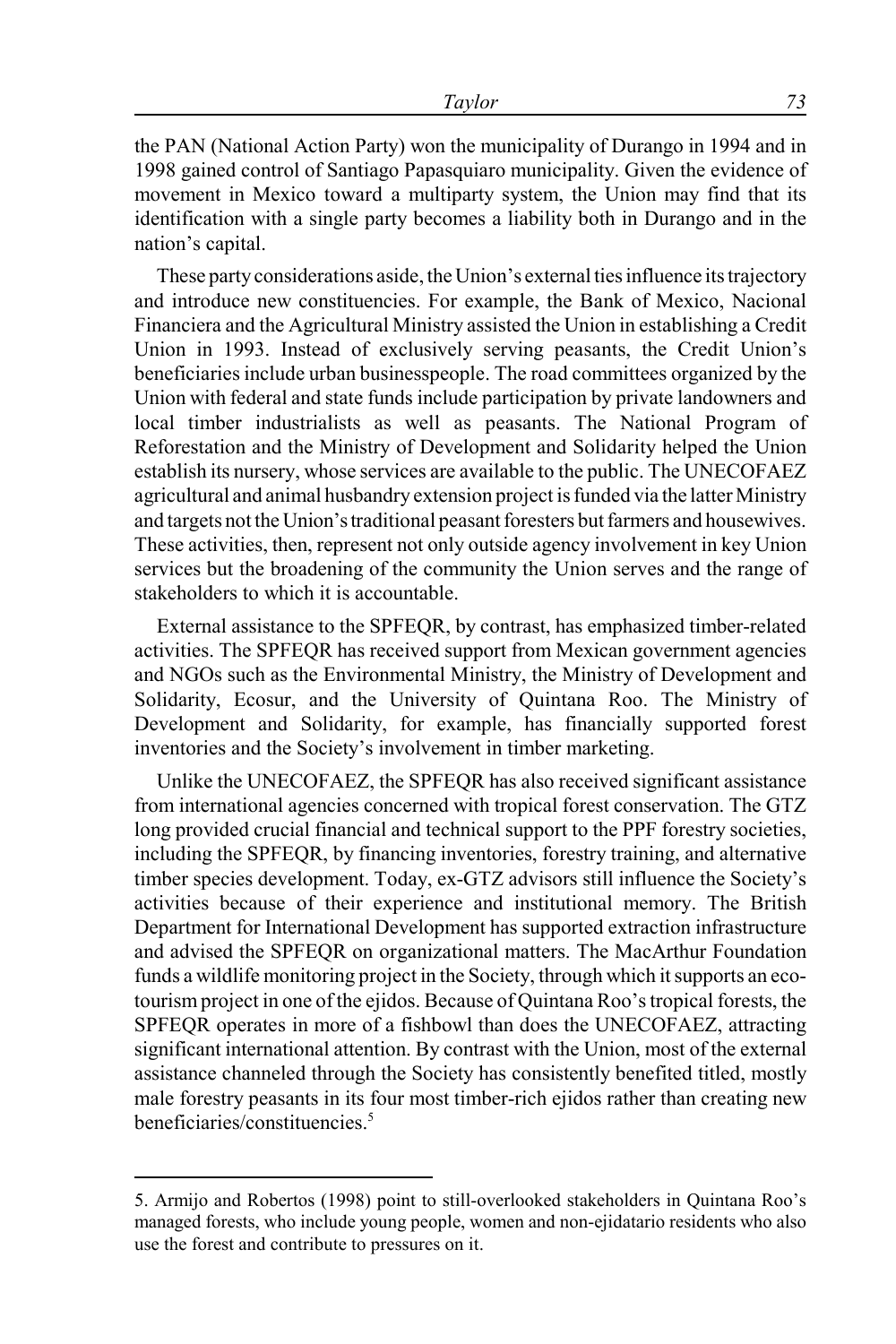Nevertheless, in both the UNECOFAEZ and the SPFEQR, controversy over how the organization is to be controlled and by whom remains largely in the peasant hands. Governance issues are frequently revisited, especially with the appearance of the work groups. Despite the influence of external institutions, the UNECOFAEZ shapes its own trajectory through autonomous choices of projects to pursue. Though the SPFEQR operates in the bright light of external interest in tropical conservation, it has resisted pressures to diversify and, for better or for worse, concentrated on its traditional strength – supporting precious species timber exploitation. In both organizations, but especially in the UNECOFAEZ, the "communities" of stakeholders who require accountability have been renegotiated over time. They include today not only peasants involved in traditional forestry activities, but beneficiaries of the organizations' non-timber projects, the new economic associations emerging within member ejidos and agrarian communities, and the external agencies that provide funds and technical assistance.

### **CRISES OF LEGITIMACY**

Both the UNECOFAEZ and the SPFEQR face crises of legitimacy brought on by their internal restructuring, the shifting boundaries of the communities they serve, and external pressures from changing policy and legal frameworks. The Union's transformation into a production organization with business-oriented objectives has encouraged growing distance from its member base. Though the plywood factory is legally owned by shareholding ejidos and communities, one interviewee remarked that the Union "concerns itself mainly with the plywood factory." Another claimed that the Union has become "a timber buyer like any other." One comisariado complained, "[the Union] doesn't do anything for us…," though he then added, "except we do have the radio [a Union-sponsored network]." When asked about some members' concern about the factory, one senior leader replied "those who are too far away don't understand the business. They're not willing to take the risk [of participating]."

When it was a grassroots political organization, the Union's task was simpler: uniting ejidos and communities around the objective of gaining control over forestry production. Today, the Union's major emphasis is on its business, and communities' material interests in its activities vary widely. Some ejidos and communities have substantial forest resources and experience but forestry is economically irrelevant for many member communities. Most rely heavily on agriculture and animal raising or are quite impoverished; their Union ties are consequently weak. The UNECOFAEZ has no direct role in delivering forestry technical services to bind its members to it and few members have appreciable direct contact with the Union's plywood factory. Its roles in lobbying, keeping road committees operating, maintaining the radio network and influencing timber prices, are not readily visible to most peasants.

The Union's reluctance to grant work groups separate delegates has caused a rift with one of its largest agrarian communities, which has eleven annexes. One Union leader explained: "if the annexes legally convert to independent agrarian communities, we will be happy to have each as separate members with their own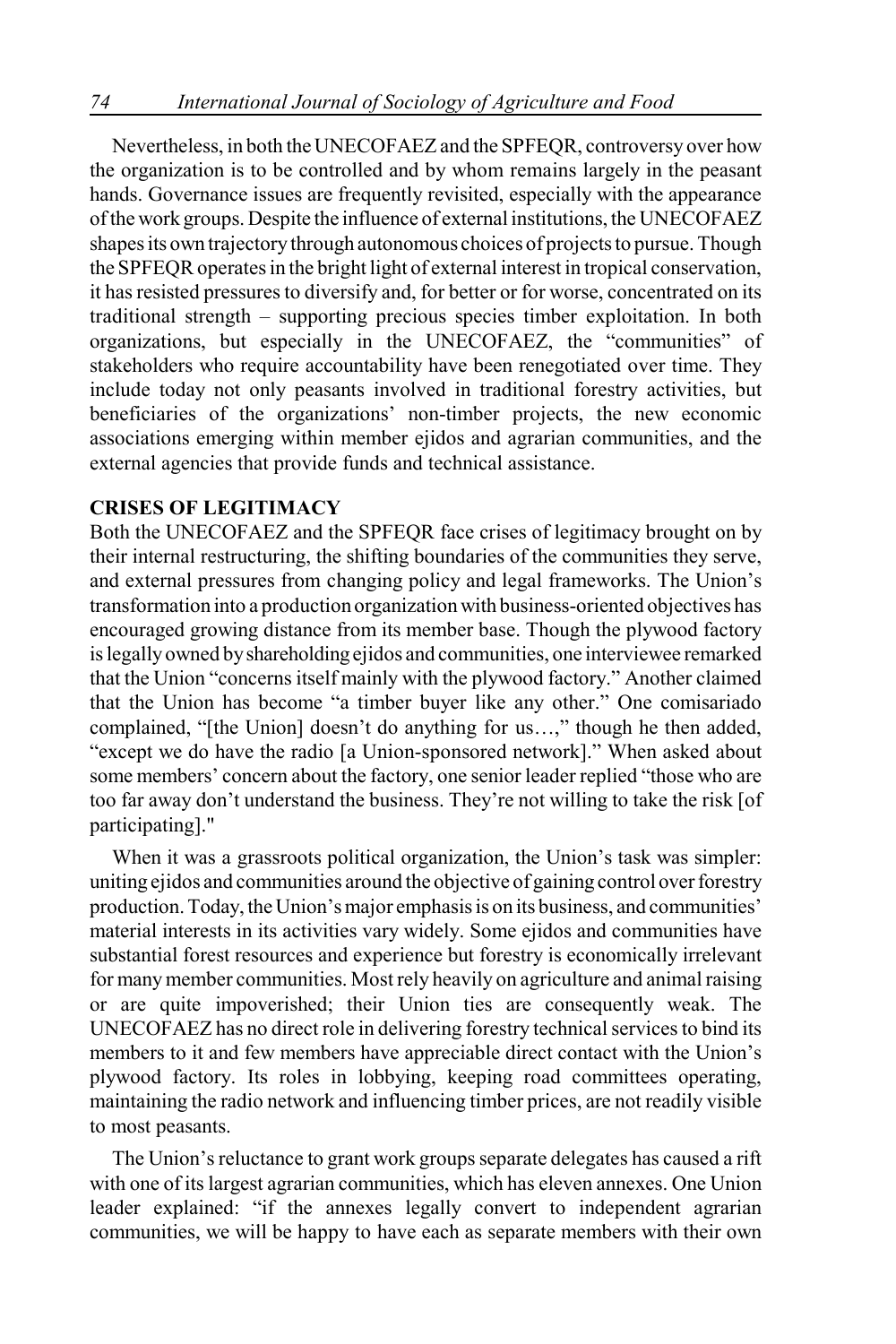delegates. Until then, we can only deal officially with the legal agrarian community." From the perspective of one comunero from that community: "the Union fears that with forty-four delegates, we could take over the organization." While this controversy remains unresolved, Union relations with other ejidos and communities in the same area have also become strained.

The SPFEQR also faces a crisis of legitimacy. Its internal financial problems and external structural pressures undermine its capacity to deliver concrete benefits. The disarray of the Society's technical services is serious, as they are vital not only to forest conservation but to the survival of the organization itself. Zabin (1998) notes that the privatization of forestry technical services appears to be triggering the disintegration of secondary regional organizations of ejidos throughout Mexico. The Society's four resource-rich ejidos have long complained that they subsidize services to the poorer ejidos. In 1996, nearly 80 percent of the Society's revenue came from these four communities (Taylor and 2000). In reality, the SPFEQR's technical team devoted most of its attention to its timber-rich ejidos. Nevertheless, the Society's leaders have feared that these members might emulate one Mayan ejido which left its forestry society, the OEPFZM, in 1995 to hire its own technical services. Their fears were realized in 1998 when the SPFEQR's most prosperous ejido left the Society and contracted its own services from a private firm established by members of the PPF's original technical team. Ejidatarios from less financially well-off ejidos express discontent, too: one complained recently that the SPFEQR "does not approach the ejido, perhaps because it is considered small and simple" (Armijo Canto and Albrecht Arellano 1998:68).

There are also signs that the SPFEQR's credibility with key external support agencies has been weakened. Interviewees in several of these institutions criticized the Society for not firmly opposing the forestry work groups. They feared that the groups represent the breakdown of PPF principles, signal the political disintegration of the ejido, and lead to the eventual physical division of the forest.<sup>6</sup> They have suggested that the forestry civil societies no longer possess the distance to effectively advocate their conservation agenda. Significantly, at the 1997 Forestry Agenda Forum, a plan to institute municipality-based technical services in the Maya Zone was originally supported by some public agencies though quickly denounced by the forestry societies (Galletti, et al. 1997). In a 1998 workshop on the role of forestry support agencies, one government representative proposed that the responsibility for delivering technical services be removed from the forestry societies.

Neoliberal policy reform contributes to these crises of legitimacy by helping popularize the notion that it is the collective tenancy of the forest itself which has permitted "disproportionate, anonymous depredation" (Cabarle et al. 1997:28). A World Bank Sector Review states that ill-defined ejido and agrarian community boundaries create tenure insecurity, forest management is rarely a community

<sup>6.</sup> This fear is not far-fetched, despite legal barriers to division. In Durango, in at last one of the agrarian community annexes referred to above, the forest has been mapped and fenced into "individual" plots by internal (albeit extra-legal) arrangement.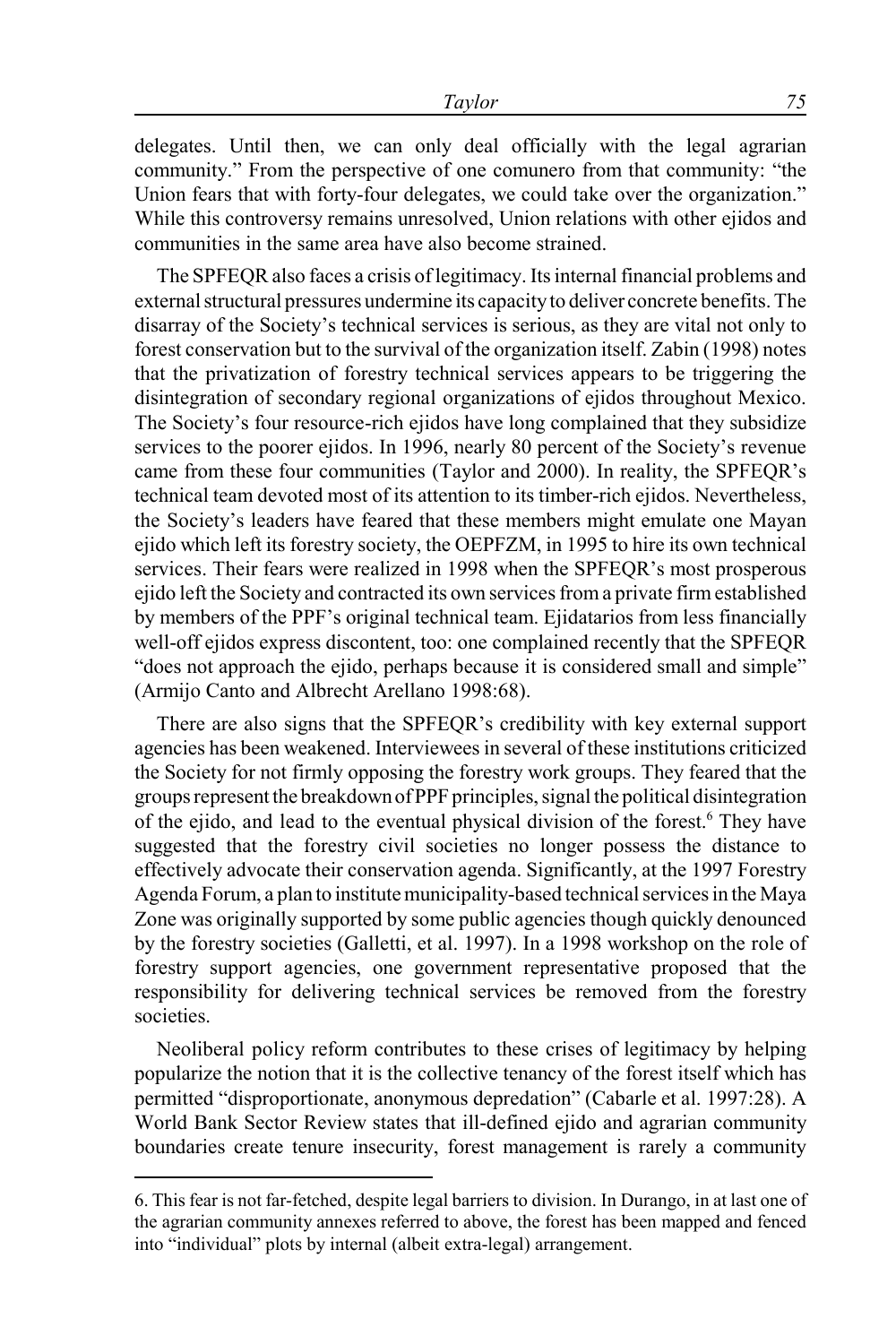priority, technical support for sustainable systems is lacking, and mutual distrust between private industries and communities discourages joint venture investment (1995:xi, xii). Constitutional reforms have created a "legal framework for a redeployment of institutional power that seeks to bypass existing rural organizations by dealing directly with the individual (usually male) ejidatario" (Harvey 1996:152). Indeed, as an influential policymaker put it, "one of the principal objectives of the new forestry policy is to establish conditions so that the economic agents involved in the activity will be the principal custodians of the forest resources" (Téllez Kuenzler 1994:268). Wexler and Bray (1996) suggest that this statement indirectly advocates "private stewardship of forests" (1996:238).

## **CONCLUSION**

Common pool resource management regimes can be fruitfully approached as historically embedded processes rather than as static legal and organizational arrangements. This approach makes possible a more textured assessment of the external structural pressures and social agency shaping local organization. In Mexico, neoliberal reform has direct and indirect influences on how collective forest resources are managed by reorganizing technical services and facilitating more individualistic forms of local organization. Nevertheless, these external pressures' impact is mediated at the local level by human actors who grapple with their own political, social and technical issues. Mexican community forestry organizations are historical processes in which collective objectives, management arrangements and the social boundaries of cooperation are periodically renegotiated.

The variety of possible agentic responses to structural pressures helps account for why two community forestry organizations began with similar problems of parastatal control of local timber resources yet developed into quite different organizations. The UNECOFAEZ modified its collective objective as it moved from a political movement to a production organization with a strong focus on business profitability. The SPFEQR has maintained a primary focus on supporting members' timber activities. Unable to directly provide technical services, the Union developed a diversified array of services which are, however, less effective in generating local participation. The Society's technical services allow it to exercise a direct role in local level forestry but its financing crisis threatens its ability to deliver the benefits that maintain its social base. Both organizations have struggled with issues of who is to govern the organization and how; the Union has developed relatively stable yet centralized control while the Society's assembly intervenes frequently to replace its leadership. These governance questions are complicated by shifts over time in the stakeholder communities to whom both organizations are accountable.

Both the Union and the Society risk ceasing in future to be peasant organizations effectively controlled by peasants. The Union's very success with a growing range of productive activities is a source of pressure away from the service orientation necessary to keep its social roots. The Society's fall back to emphasis on its most prosperous members and within those ejidos, smaller groups increasingly assuming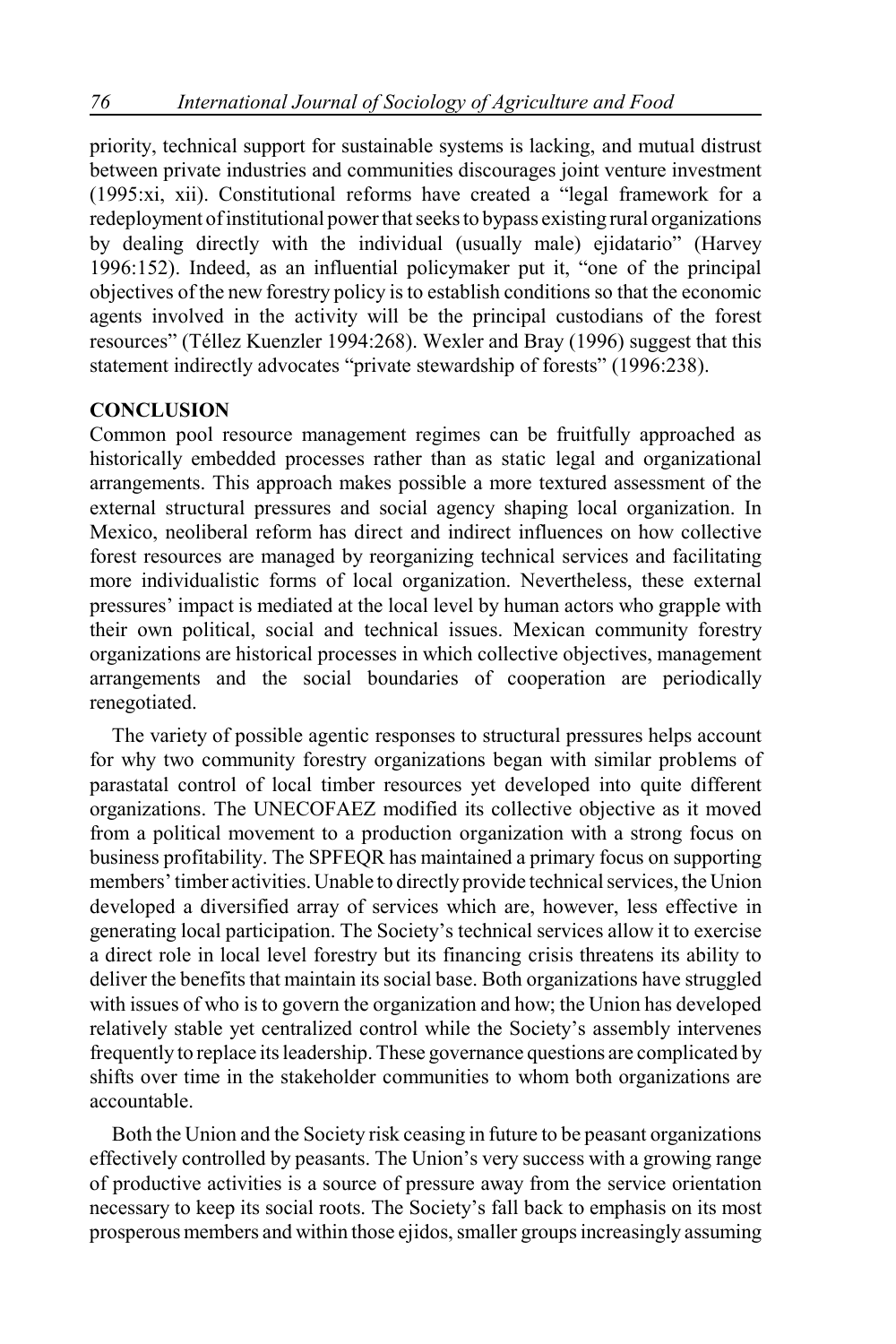political and social functions beyond their original forestry mandate, are likely to weaken the effective control a more broadly representative assembly of delegates can exercise. The loss of their social bases could make these organizations vulnerable to outside threats, from their traditional enemies to changing policy conditions.

One question the crises of legitimacy raises is whether the historical moment of intermediate level peasant-based forestry organizations has passed. What would be lost in Durango and Quintana Roo if the peasant-based forestry unions and societies were to disappear? Experience in Mexico and elsewhere suggests that neither topdown, repressive state enforcement nor privatization can promote forest conservation where trees and large numbers of poor people exist side by side (Fortmann and Bruce 1988). Community forestry emerged from the insight that forests can be best protected by first, encouraging forest dwellers to view trees as renewable resources and second, genuinely involving them in managing those resources (Bruce and Fortmann 1991:481). While neoliberal forestry reform has ostensibly aimed to improve competitiveness (Téllez Kuenzler 1994:268), it is likely to prove counter-productive economically, socially and environmentally if it undermines peasants' capacity to participate effectively in managing their forests.

Neither the UNECOFAEZ nor the SPFEQR are likely to disappear in the short run. Both the UNECOFAEZ and the SPFEQR still enjoy significant credibility and support among their members. The UNECOFAEZ can meet international competition, its plywood factory is a revenue generator and it exercises significant influence in official policy circles. Interviewees expressed pride in their Union's achievements, even as they criticized it for its growing distance. Most associated ejidos and communities have followed the Union's advice to continue paying for comprehensive technical services from the UAFs rather than opting for cheaper, limited services. Though the SPFEQR's crisis appears to be the most severe and immediate, it still enjoys strong grassroots support. The Society answers a strongly felt need for technical assistance and for peasant political representation in Quintana Roo. The Society remains at the center of current debates over the future of the state's forestry policy. Despite its top-down origin, it has become a more participatory and broad-based organization.

Without their peasant members' active commitment, the UNECOFAEZ and the SPFEQR would have long ago become merely paper organizations, like others in Mexico (see Hellman 1994). However imperfect, these two organizations are still run by peasants and remain committed to creating and consolidating the conditions necessary for community-managed forests. Forestry communities have been controlling their own resources and production for less than twenty years, with less support than that given to other branches of agrarian production (Merino Pérez, 1997:73). Even so, the UNECOFAEZ and the SPFEQR have served as effective advocates for their peasant members and for an ecologically sustainable forestry. They have promoted effective technical assistance and facilitated a real transfer of skills and knowledge to several generations of community leaders and technical staff. They have been of key importance in bridging and coordinating the interests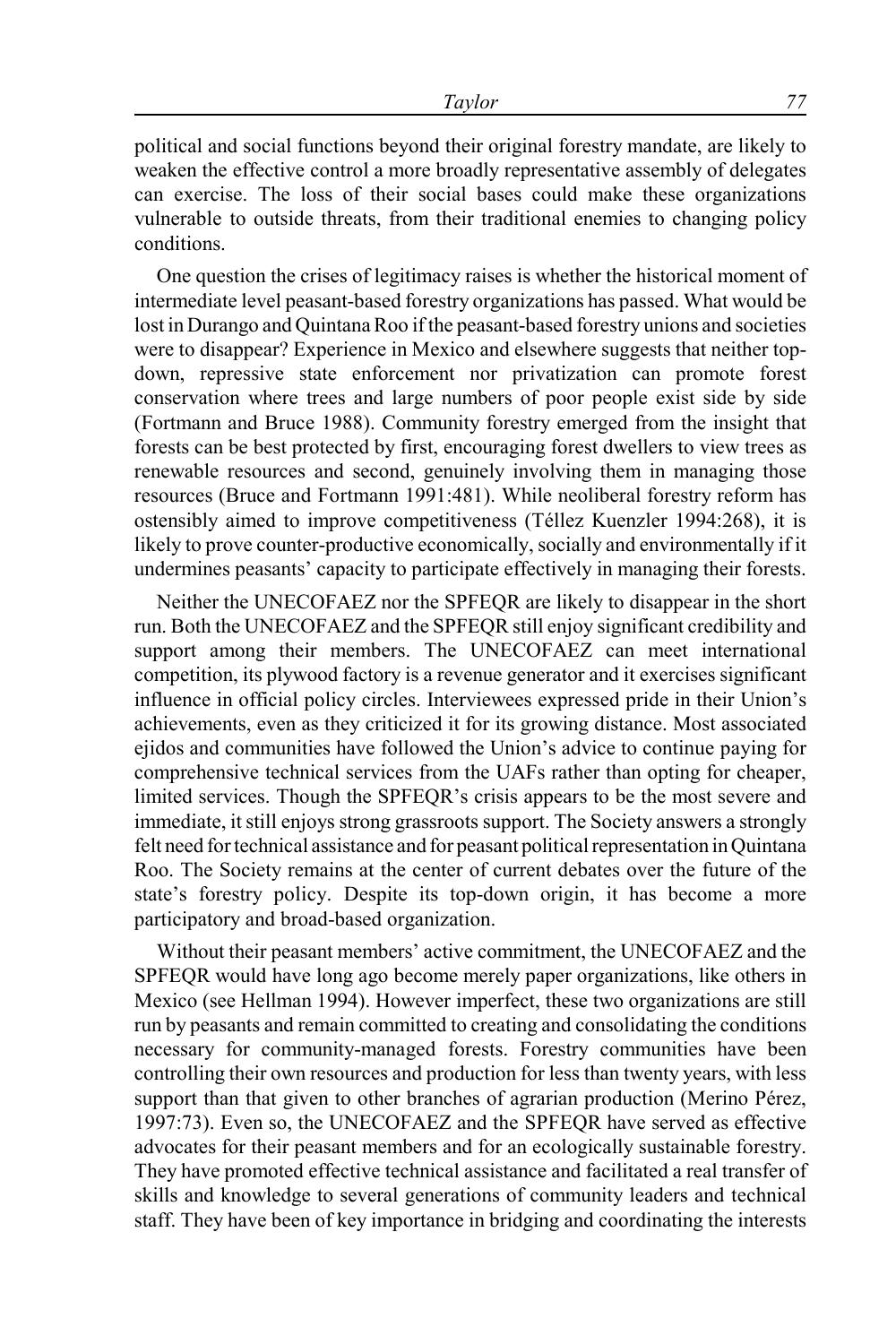of peasants and outside agencies. They represent, in sum, a significant augmenting of the local governance capacity essential for sustainable common pool resource management.

Their experiences with forestry are also relevant to broader issues of agrarian production because timber, agriculture and animal-raising activities have long been closely related in Mexico. This relationship has often been associated with deforestation as policies promoting colonization, federal subsidies of agriculture and animal raising (Galleti 1994), geographical isolation and forestry's inefficiency problems (Merino and Alatorre 1997) create incentives toward land use change from timber to food production. Nevertheless, forestry, agriculture and other agrarian production activities do not necessarily involve zero sum resource management relationships. As one Durango Union leader put it: "People here have always been farmers and done a little cattle raising as well as forestry. For subsistence. They never stopped being one for the other." The overall economic strategies of many peasant families and communities include forestry, agriculture, animal raising and wage labor. An important question is whether those diverse economic strategies represent sustainable activities which allow peasants to remain in the community or unsustainable production which eventually propels peasants outward as permanent migrants. Both the Union and the Society have begun to realize that they need to consider timber in a broader context of the rural development of Durango and Quintana Roo, respectively. Viable timber production and viable food production will together result in less pressure toward land use change and in more opportunities for rural families to meet their needs in their own communities.

Despite strong outside interest in Mexico's forests, today the peasant producer carries nearly all the cost of forest conservation. External support of peasant forestry is customarily derided as "subsidy," unquestionably anathema in the neoliberal globalizing world in which community forestry operates. Yet Mexico's forests are not privately owned and appropriated resources, but represent important means for community livelihood, a constitutionally protected national heritage, and a source of vital ecological services to Mexico, the region, and the globe. In other words, the "community" with a stake in Mexico's forests includes public and private actors at state, national and international levels. Assistance to forest owners' efforts to be responsible stewards might best be seen not as "subsidies" but as coinvestments in a common sustainable future. Such co-investment is needed to assist with the physical and technical infrastructure necessary for a healthy forestry sector, including financial, technical and other organizational support for peasant-based forest management. Despite their weaknesses, the peasant forestry organizations are one organizational means by which peasants exercise real control over their resources. The history of the parastatal era, marked by social injustice and environmental devastation, suggests that when local people are denied effective participation, they, and with them the forest itself, suffer. Mexico and the other stakeholders in its forests may find that the sustainability of local people's commitment to their communities and their environment is too valuable to entrust wholly to the global market.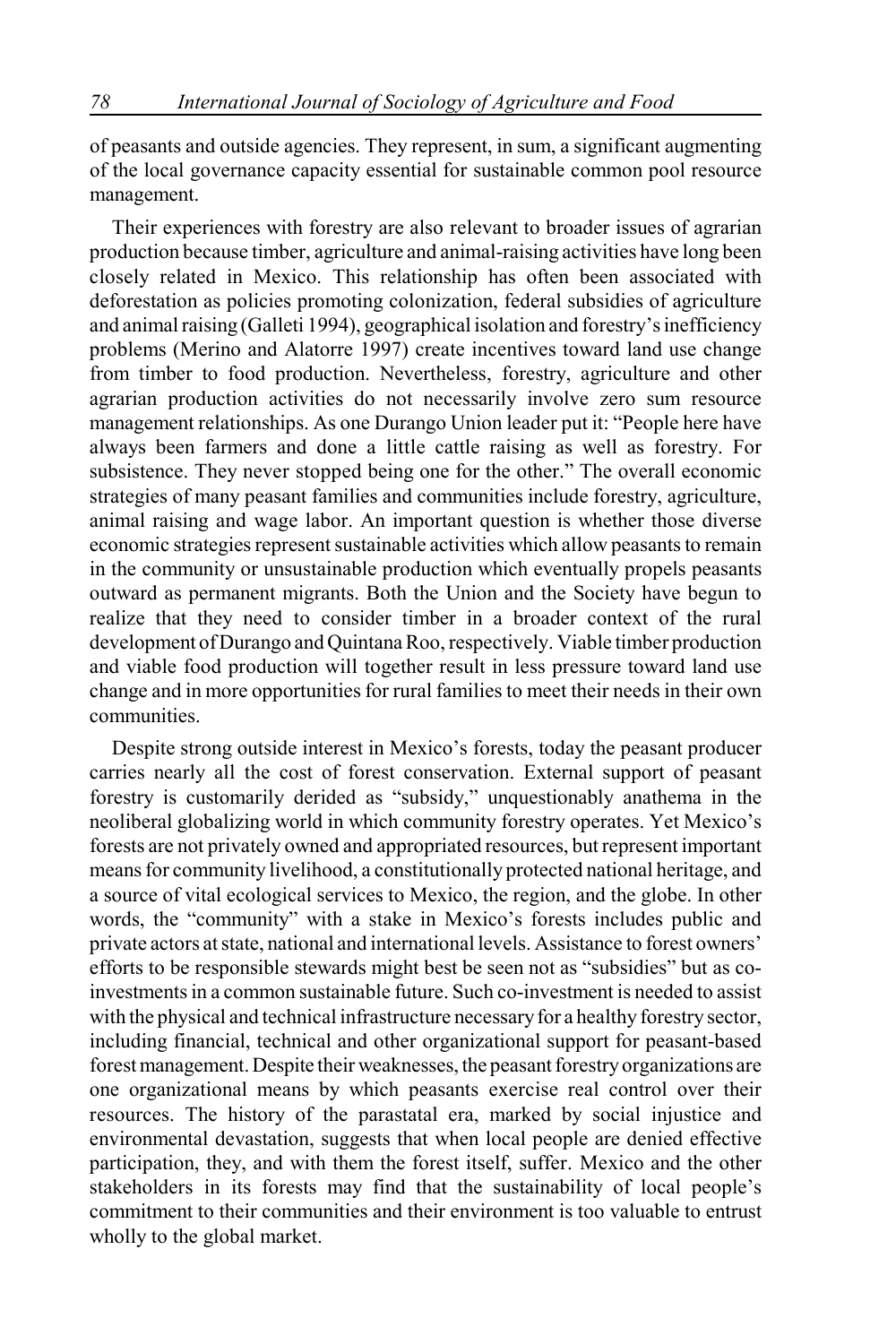#### **REFERENCES**

- Alchian, Armen and Harold Demsetz. 1973. "Property Rights Paradigm." *Journal of Economic History* 33:16–27.
- Argüelles Suárez, Luis Alfonso and Natalia Armijo Canto. 1995. *Utilización y conservación de los recursos forestales en Quintana Roo, problematic y perspectivas del manejo forestal*. Unión Nacional de Organizaciones de Foresteria Comunal, A.C.
- Armijo Canto, Natalia and Harald Albrecht Arellano. 1998. "Participatory Analytical Workshops about the Problems and Issues of the Forestry Sector in Quintana Roo." Department for International Development, mimeo.
- Armijo Canto, Natalia and Julio Robertos Jiménez. 1998. "Distribution of the Forest's Socio-economic Benefits: Study of Five Forest Ejidos in Central and Southern Quintana Roo." Department for International Development, Government of Great Britain, mimeo.
- Bartra, Armando. 1991. "Pro, contras y asegunes de la 'apropiación del proceso productivo'." Pp. 3–22 in *Los nuevos sujetos del desarrollo rural*, edited by Armando Bartra et al. Mexico City: ADN Editores.
- Bray, David Barton. 1997. "La Reconstrucción Permanente de la Naturaleza: Organizaciones Campesinas y Desarrollo Popular Sustentable." Pp. 3–17 in *Semillas para el cambio en el campo: medio ambiente, mercados y organización campesina*, edited by Luisa Paré, David B. Bray, John Burstein and Sergio Martínez Vázquez. Mexico City: UNAM, Instituto de Investigaciones Sociales, La Sociedad de Solidaridad Social 'Sansekan Tinemi' y Saldebas, Servicios de Apoyo Local al Desarrollo de Base en México, A.C.
- Bruce, John W. and Louise Fortmann. 1991. "Property and Forestry." *Journal of Business Administration* 20(1/2):471–496.
- Cabarle, Bruce, Francisco Chapela and Sergio Madrid. 1997. "Introducción: el manejo forestal comunitario y la certificación." Pp. 17–33 in *El manejo forestal comunitario en méxico y sus perspectivas de sustentabilidad*, edited by Leticia Merino. Cuernavaca, Mexico: UNAM, SEMARNAP, CMSS, WRI.
- Chapela, Gonzalo. 1994. "De abogados a empresarios. La Unión de Ejidos y Comunidades Forestales General Emiliano Zapata de Durango, México." In *La organización de los campesinos forestales en mexico*. Universidad Autónoma Chapingo, mimeo.
	- 1997. "El Cambio Liberal del Sector Forestal en México: Un Análisis Comparativo Canadá-México-Estados Unidos." Pp. 37–56 in *Semillas para el cambio en el campo: medio ambiente, mercados y organización campesina*, edited by Luisa Paré, David B. Bray, John Burstein and Sergio Martínez Vázquez. Mexico City: UNAM, Instituto de Investigaciones Sociales, La Sociedad de Solidaridad Social 'Sansekan Tinemi' y Saldebas, Servicios de Apoyo Local al Desarrollo de Base en México, A.C.
- Feeny, David, Fikret Berkes, Bonnie J. McCay and James M. Acheson. 1990. "The Tragedy of the Commons: Twenty-Two Years Later." *Human Ecology* 18 (1):1–19.
- Fernández Villegas, Manolo. 1991. "No queremos que nos den, nomás con que no nos quiten: la autonomía campesina en México." Pp. 23–45 in *Los nuevos sujetos del desarrollo rural*, edited by Armando Bartra et al. Mexico City: ADN Editores.
- Fortmann, Louise and John W. Bruce, eds. 1988. *Whose Trees? Proprietary Dimensions of Forestry*. Boulder: Westview Press.
- Fortmann, Louise and Emery Roe. 1993. "On Really Existing Communities Organic or Otherwise." *Telos* 95:139–146.
- Fox, Jonathan and Gustavo Gordillo. 1991. "Entre el estado y el mercado: perspectivas para un desarrollo rural autónomo en el campo mexicano." Pp. 48–100 in *Los nuevos sujetos del desarrollo rural*, edited by Armando Bartra et al. Mexico City: ADN Editores.
- Galletti, Hugo, Paulino Rosales Salazar and Alfonso Argüelles. 1997. "Agenda forestal de Quintana Roo." Paper presented at the Foro de la Agenda Forestal de Quintana Roo, Chetumal, Quintana Roo, México.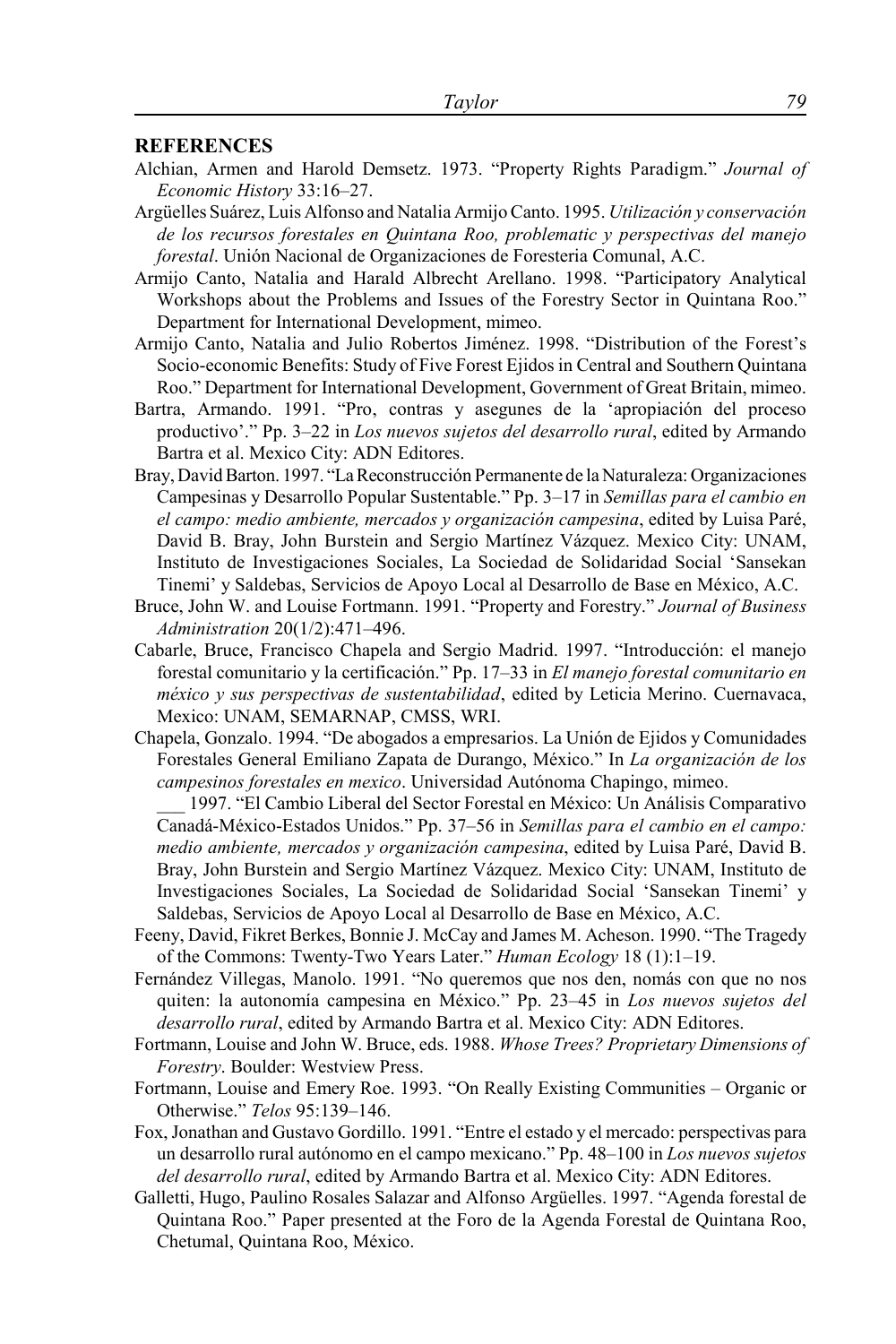Galletti, Hugo Alfredo. 1992. "Aprovechamientos e industrializacion forestal: desarrollo y perspectivas." In *Los retos del fin de siglo* edited by CIQRO. Chetumal, Mexico: Centro de Investigaciones de Quintana Roo.

1994. "Las actividades forestales y su desarrollo historico." Pp. 109–171 in *Estudio integral de la frontera Mexico-Belize* edited by CIQRO. Chetumal, Mexico: Centro de Investigaciones de Quintana Roo.

Hardin, Garrett. 1968. "The Tragedy of the Commons." *Science* 162 (1243–1248).

- Harvey, Neil. 1996. "Impact of Reforms to Article 27 on Chiapas: Peasant Resistance in the Neoliberal Public Sphere." Pp. 151–171 in *Reforming Mexico's Agrarian Reform*, edited by Laura Randall. Armonk, New York: M.E. Sharpe.
- Hellman, Judith Adler. 1994. "Mexican Popular Movements: Clientelism, and the Process of Democratization." *Latin American Perspectives* 21(2):124–142.
- INEGI (Instituto Nacional de Estadística, Geografía e Informática). 1994. *Durango: resultados definitivos – VII Censo Agrícola-Ganadero*. Aguascalientes, Mexico: INEGI.
- Klooster, Daniel James. 1997. Conflict in the Commons: Commercial Forestry and Conservation in Mexican Indigenous Communities. Ph.D. dissertation. University of California–Los Angeles.
- López Nogales, Armando and Rafael López Nogales. 1999. *Ley Agraria Comentada*. Mexico, D.F.: Editorial Porrúa.
- McCay, Bonnie J. and Svein Jentoft. 1998. "Market or Community Failure? Critical Perspectives on Common Property Research." *Human Organization* 57(1):21–29.
- McCay, Bonnie J. and Barbara Jones, eds. 1997. *Proceedings of the Workshop on Future Directions for Common Property Theory and Research, 28 February, 1997*. New Brunswick, NJ: Rutgers University.
- McKean, Margaret. 1997. "Common Property Regimes: Moving From Inside to Outside." *Common Property Resource Digest* 42:3–5.
- Merino, Leticia and Gerardo Alatorre. 1997. "Las Condiciones de los Aprovechamientos Forestales en los Casos de Distintas Comunidades de Mexico." Pp. 35–56 in *El Manejo Forestal Comunitario en México y sus Perspectivas de Sustentabilidad*, edited by Leticia Merino. Cuernavaca, Mexico: UNAM, SEMARNAP, CMSS, WRI.Merino Pérez, Leticia.

1997. "Organización Social de la Producción Forestal Comunitaria." Pp. 141-154 in *Semillas para el cambio en el campo: medio ambiente, mercados y organización campesina*, edited by Luisa Paré, David B. Bray, John Burstein and Sergio Martínez Vázquez. Mexico City: UNAM, Instituto de Investigaciones Sociales, La Sociedad de Solidaridad Social 'Sansekan Tinemi' y Saldebas, Servicios de Apoyo Local an Desarrollo de Base en México, A.C.

Ostrom, Elinor. 1990. *Governing the Commons. The Evolution of Institutions for Collective Action*. Cambridge: Cambridge University Press.

1999. *Self-Governance and Forest Resources*. Bangor, Indonesia: Center for International Forestry Research.

- Richards, Michael. 1997. "Common Property Resource Institutions and Forest Management in Latin America." *Development and Change* 28:95–117.
- SEMARNAP. 1996. "Capitulo X: Estadísticas Forestales de Referencia." In *Anuario estadístico de la producción forestal 1996*. Mexico City: SEMARNAP. At <http://www.semarnap.gob.mx/ssrn/DGForestal/anuario1996/contenido.htm>.
- Taylor, Peter Leigh and Carol Zabin. 2000. "Neoliberal Reform and Sustainable Forest Management in Quintana Roo, Mexico: Rethinking the Institutional Framework of the Forestry Pilot Plan." *Agriculture and Human Values* 17(2).
- Téllez Kuenzler, L. 1994. *La Modernización del sector agropecuario y forestal*. Mexico City: Fondo de Cultura Económica.
- UNECOFAEZ. 1992. General Assembly Meeting, December 13. Santiago Papasquiaro,